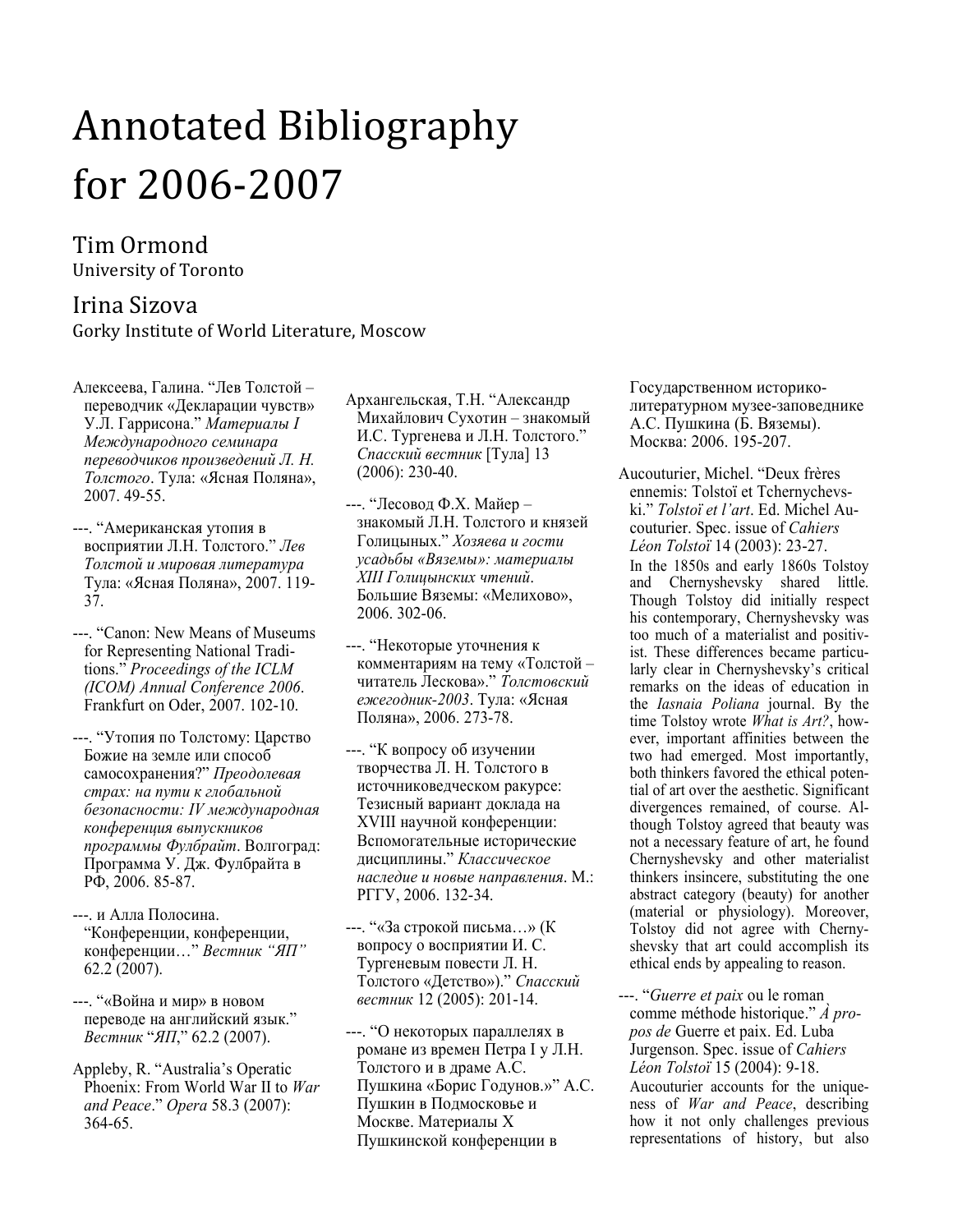transforms the traditional features of historical fiction. Unlike the novels of Hugo, Dumas, and Stendhal, Tolstoy does not include events or figures from history to lend his work greater authenticity; instead, he includes them in order to reveal a higher historical truth. That truth is bipartite. The first part argues that there is no allencompassing historical truth accessible to historians because perception is necessarily fragmentary, imperfect, and subjective. The totality of a historical réel exists independently of human consciousness and conscience. The second truth argues that the novelist is better equipped than the historian to explain personages and events because s/he works with the laws that direct the daily interaction between individuals.

---. "Introduction: L'œuvre de Tolstoï au cinéma (aperçu historique)." Tolstoï et le cinéma. Ed. Valérie Pozner. Spec. issue of Cahiers Léon Tolstoï 16 (2005): 9-18.

In this overview of Tolstoy and twentieth-century international cinema, Aucouturier describes all the films made about Tolstoy or adapted from his novels and plays. The long list leads Aucouturier to remark that Tolstoy is the author most closely tied to the history of cinema.

---. "Tolstoï et le servage: La matinée d'un gentilhomme rural." Tolstoï et les paysans. Ed. Luba Jurgenson. Spec. issue of Cahiers Léon Tolstoï 17 (2006): 9-16.

Aucouturier demonstrates how A Landowner's Morning began as a roman à thèse about reforming Russia's monarchy but gradually evolved into a story that criticizes serfdom. Recalling Turgenev's observations, its message is that so long as serfdom persists in Russia, there is no chance of reconciliation or understanding between the aristocracy and the peasantry. Aucoutrier attributes this evolution to the influence of Tolstoy's fellow officers during the Crimean War and to the influence of literary works such as Dmitri Grigorovich's Wretched Anton and Turgenev's Sketches from a Hunter's Album. He assigns the most importance to Tolstoy's personal reflections on his experience with peasants from 1847-49.

Autant-Mathieu, Marie-Christine.

"Les paysans russes dans La Puissance des ténèbres." Tolstoï et les paysans. Ed. Luba Jurgenson. Spec. issue of Cahiers Léon Tolstoï 17 (2006): 27-44.

A history of the writing, production, and reception of The Power of Darkness. Autant-Mathieu discusses why Tolstoy started writing drama in the mid-1880s, the challenges the medium brought to the novelist, his conception of the actor, his desire to write about peasants without resorting to clichés or conventional generalizations, and his goal of presenting the peasant faith.

- Backès, Jean-Louis. "Tolstoï et la tradition du roman européen." À propos de Guerre et paix. Ed. Luba Jurgenson. Spec. issue of Cahiers Léon Tolstoï 15 (2004): 47-56. Revealing something about the French fin-de-siècle reception of War and Peace in the process, Backès describes the location of Tolstoy's work in the overall evolution of the European novel. He considers it under the Aristotelian concepts of epic, tragedy, and comedy as well as according to the traits of later genres such as the chivalric romance and the novel. He takes exception to Merezhkovsky's characterization of Tolstoy's writing as purely epic. While there are very strong features that connect War and Peace to a work such as Homer's Iliad, Tolstoy's novel surpasses that ancient text by embracing the attributes of many other genres as well. No matter which genre War and Peace in fact belongs to, late nineteenth-century France did not accept it as a novel in the pure sense of the term. French readers of that time appreciated it as something new and distinct.
- Barnes, Anthony. "Found: Tolstoy's short version of War and Peace." Independent on Sunday 25 Feb. 2007: 21.

The product of Evelina Zaidenshnur's 50-year effort to piece together the earliest version of War and Peace, the Bromfield translation (publishers Ecco Press and HarperCollins Canada) boasts to be the "original version" of the novel. At 912 pages, this translation does not include the author's philosophical essays. Commissioning Editor Clare Reihill argues that the book should enjoy a large audience because previous editions daunted readers. There are also some significant changes in the plot: "There are fewer deaths, more peace, and some characters swap traits or vanish entirely." However, War and Peace translator Anthony Briggs voices his disapproval, stating that while Bromfield's translation is probably very good, his work was devoted to a text that should never have been published. Briggs adds: "The moment Tolstoy thought of these ideas, he rejected them and went on to rewrite them."

- Белоусова, Е.В. "По пути Царственных страстотерпцев" Тульские епархиальные ведомости 2006, № 7, 8, 9.
- ---. "Оптинский иконописец иеромонах Даниил (Болотов)." Тульские епархиальные ведомости 13.63 (2006): 99-104.
- ---. "Русский Север в истории рода Волконских – Толстых." Историко-культурное наследие Русского Севера. Каргополь: 2006. 435-45.
- Bencivenga, Ermanno. "The Causes of War and Peace (Tolstoy's War and Peace)." Philosophy and Literature 30.2 (2006): 484-95.

Treating War and Peace as the outcome of the conceptual reflection in which philosophers engage, Bencivenga outlines how the novel is a genre perfectly suited to illustrate and manifest all Tolstoy's historical theses.

- Bianchi, Bruna. "Tolstoj e il movimento riformatore americano: Il carteggio con Ernest Howard Crosby (1894-1896)." La Societa degli Individui: Quadrimestrale di teoria sociale e storia delle idee 22.1 (2005): 123-39.
- Библиографический указатель литературы о Л.Н. Толстом. 1985- 90. ИМЛИ РАН, Москва: 2006.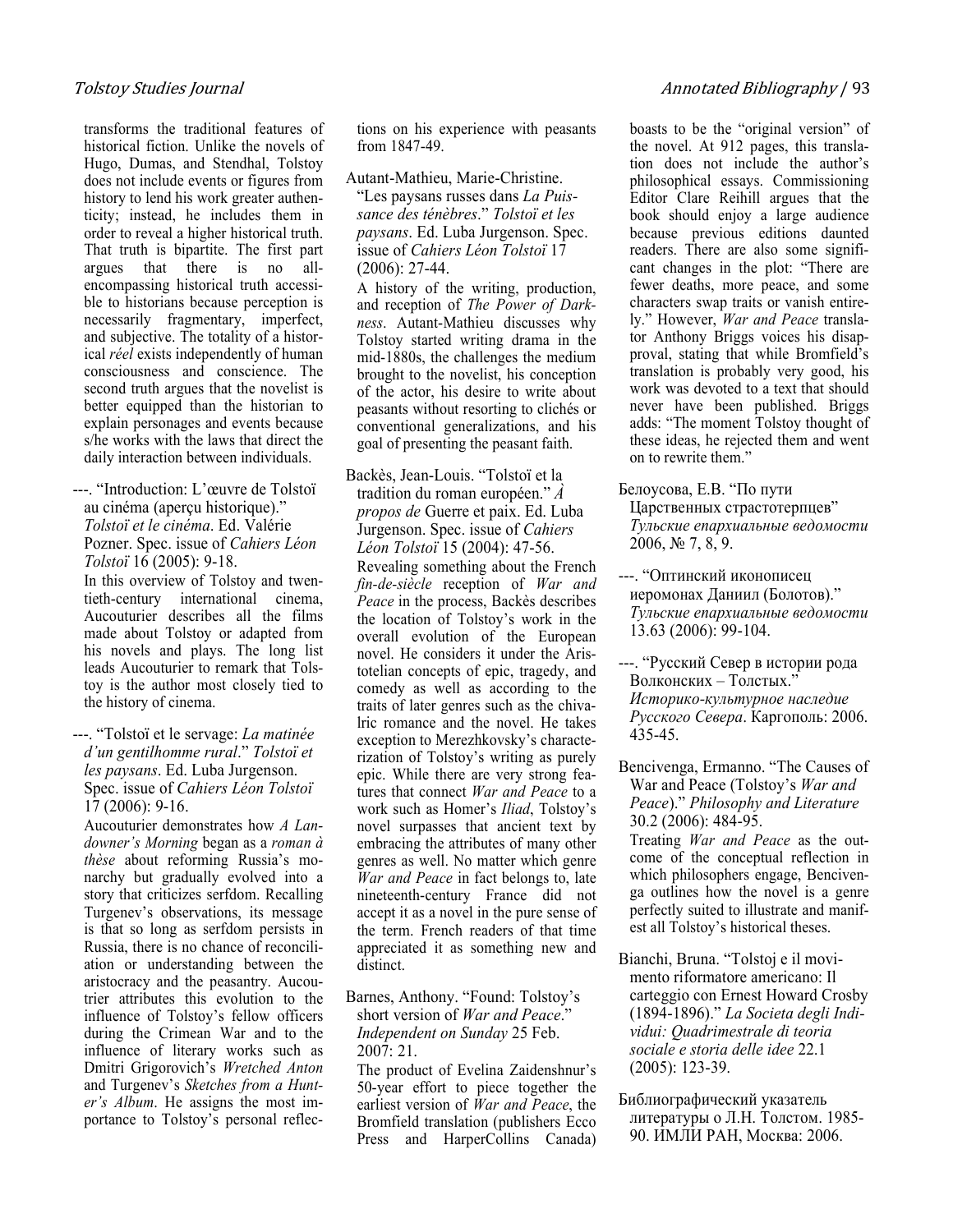This book continues to compile the bibliographic details on the literature about Tolstoy, which V.S. Bastrykina, N.M. Ivanova, A.S. Usacheva, and A.E. Shimbaeva started in the previous five volumes. The bibliography thoroughly reflects the work done not only about Tolstoy, but also on themes of importance to the study of the writer's legacy. Of particular value is the information about works unpublished during Tolstoy's lifetime and about newly available archival documents.

Бочарова, И.А. "П. Г. Ганзен в Ясной Поляне." Друзья и гости Ясной Поляны. Материалы научной конференции, посвященной 160-летию С. А. Толстой. Тула: «Ясная Поляна», 2006. 151-54.

Богачева, З.М. "Немецкие переводы повести Л. Н. Толстого «Детство»." Материалы I Международного семинара переводчиков произведений Л. Н. Толстого. Тула: «Ясная Поляна», 2007. 113-21.

Boulgakova, Oksana. "Un Tolstoï cinématographique allemand et américain, ou comment situer les Russes: mystiques, décadents et barbares." Tolstoï et le cinéma. Ed. Valérie Pozner. Spec. issue of Cahiers Léon Tolstoï 16 (2005): 49-60. By examining early film adaptations of Tolstoy and Dostoevsky, Boulgakova reveals differing conceptions of Russian identity (la russité) in inter-war Germany and the USA. German film during this time was undergoing its Expressionist phase. The adaptations Raskolnikow (1923) and Die Macht der Finsternis / The Power of Darkness (1930) maintained the aesthetic look of other famous German Expressionist films, such as *Nosferatu* and Dr. Caligulari; unlike those films, which depended on the supernatural or abnormal psychology to justify their stylistic choices, these adaptations drew upon German assumptions about Russia. German Expressionists saw Russia as an empirical example of their conception of the world, one filled with chaos, barbarism, cruelty, and decadence. Looking at Hollywood

adaptations of Tolstoy during the same time reveals markedly different ideas about Russian identity. American cinema portrays a Russia of tsarist splendor aristocracy. In films such as Hill and Brown's Cossacks (1928), Russians are portrayed as noble savages with a natural love of horses and other traits American audiences would have found attractive.

Bouvard, Julie. "La figure utopique du paysan chez Tolstoï." Tolstoï et les paysans. Ed. Luba Jurgenson. Spec. issue of Cahiers Léon Tolstoï 17 (2006): 57-66.

Tolstoy's characterization of peasants and intellectuals, the so-called образованные люди, reveals that the latter group can never offer social panaceas of any value because its members are always isolated and solitary. True utopian possibilities emerge in the peasant's way of life because he does not think about love and faith as ideals; he merely lives authentically. Bouvard considers the peasant characters from Death of Ivan Ilyich, Khadzhi-Murat, War and Peace, and Aliosha the Pot.

Brombert, Victor. "The Ambiguity of 'Ivan Ilych.'" Raritan 26.1 (2006): 152-62.

Brombert's analysis reveals the underlying complexities of Death of Ivan Ilyich. Rather than presenting a unified moral message in this story, Brombert argues that Tolstoy intertwines the objective and the subjective in such a way that its ultimate meaning is ambiguous.

Dauzat, Pierre-Emmanuel, Ed. "George Steiner: la culture contre la barbarie." Magazine Littéraire 454 (2006): 26-63.

French scholars weigh in on George Steiner's career and significance. Of particular note is Jacques Catteau's "Tolstoï contre Dostoïevski" (36-39) where he discusses the relevance of Steiner's Tolstoy or Dostoevsky.

De Proyart, Jacqueline. "Les paysans chez Tolstoï et Tchékhov: le thème de l'infanticide." Tolstoï et les paysans. Ed. Luba Jurgenson. Spec. issue of Cahiers Léon Tolstoï 17

#### (2006): 67-76.

Comparing Tolstoy's Power of Darkness to Chekhov's In the Ravine, de Proyart detects a dramatic transformation in the peasant social structure between the 1880s and the end of the 1890s. In Tolstoy's play, peasant society persists, despite the perversions and crimes of Nikita, Marfa, and Matriona. Their deeds lead only to selfdestruction; they pose no lasting threat to the village community or the Orthodox world. In Chekhov's story, in contrast, social diversification, urbanization, and gentrification have corrupted Russian rural society to the core. There is no return to order at the end of In the Ravine. Money and greed have already assaulted the social structure to such an extent that it is ill equipped to address the crime of infanticide.

Diesenhaus, Doug. "A Cinematic Approach to Publishing." Poets  $\&$ Writers 34.1 (2006): 14-15.

Signet Classics and Chamberlain Brothers have published a series of classic novels with DVD recordings of some of the films they inspired. The series includes Anna Karenina, which contains the 1948 Vivienne Leigh adaptation.

Донсков, А.А. Л.Н. Толстой и Н.Н. Страхов. Эпистолярный диалог о жизни и

литературе. Ottawa, Москва: Slavic Research Group at the University of Ottawa and Гос. Музей Л.Н. Толстого, 2006.

In this translation of the introduction to the first two volumes of Переписки «Л.Н. Толстой и Н.Н. Страхов. Эпистолярный диалог о жизни и литературе», Professor Donskov researches the philosophical dialogue between the two writers and traces the evolution of their ideas. In particular he emphasizes how Strakhov and Tolstoy's correspondence reflects the latter's process of familiarization with new directions is Western philosophical thought, insofar as Strakhov was a main source of information for Tolstoy. Moreover, their intense exchange of ideas and numerous critical remarks reflect the development of world (and especially Russian) philosophical and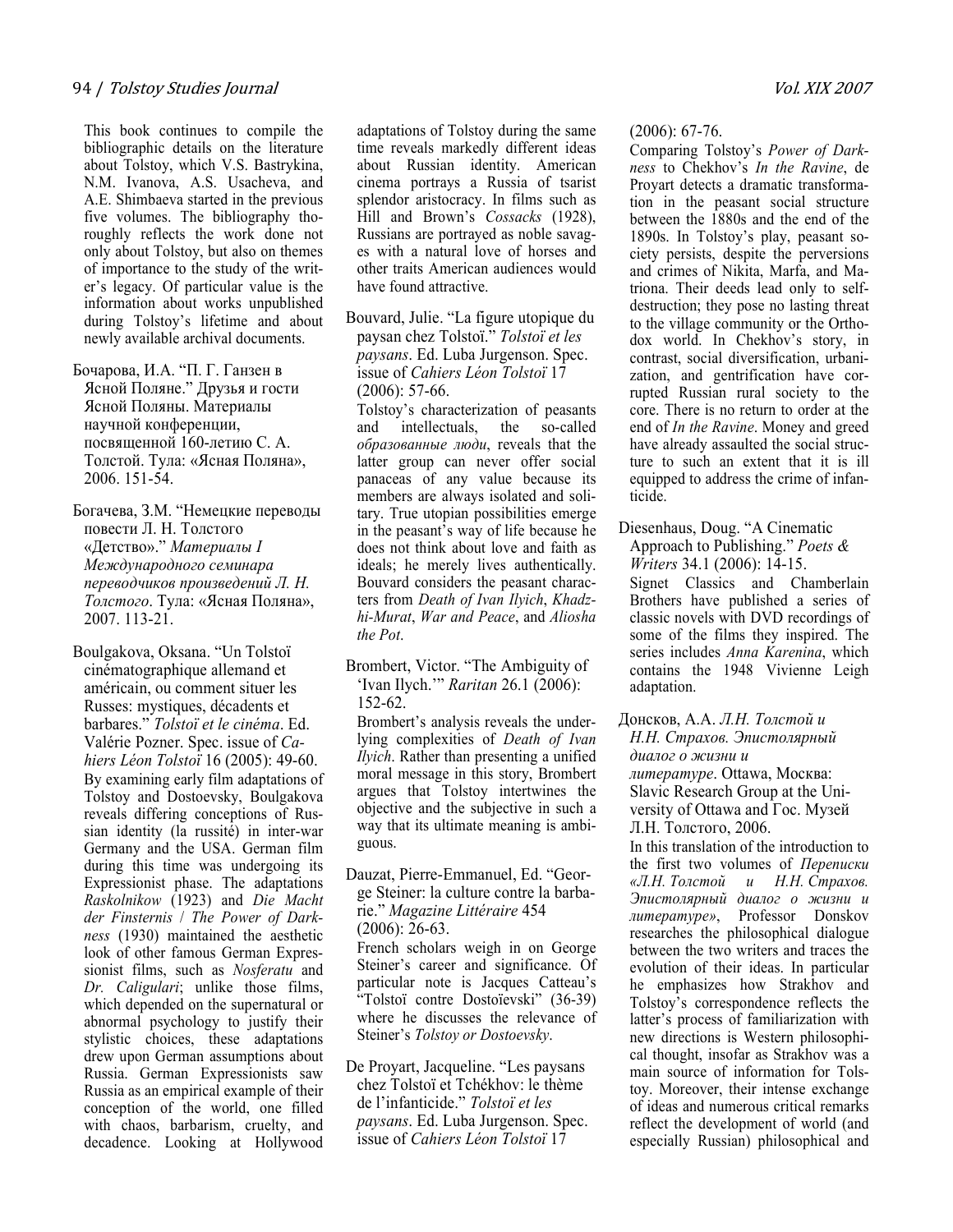scientific thought of the last quarter of the nineteenth century.

Delving into problems of art, which were always at the center of Tolstoy's and Strakhov's attention, Donskov analyzes their opinions of prominent contemporaries and writers of different epochs including N.M. Karamzin, A.S. Pushkin, A.A. Grigoriev, V.V. Rozanov, V.S. Sollogub, A.A. Fet, and N.Ia. Danilevskii.

The book offers a thorough presentation on Strakhov's personality, his activities as a philosopher, writer, and editor, as well as his place amongst Tolstoy's close acquaintances. Donskov's judgments are strengthened by yet another important direction in his research—Strakhov's correspondence with Sofia Andreevna Tolstaia, the author's wife. The publication's impressive bibliography (87 entries) gives an impression of the main directions of research on the subject of Tolstoy and Strakhov.

Друзья и гости Ясной Поляны:

Материалы научной конференции, посвященной 160-летию С.А. Толстой (1844–1919). Тула: «Ясная Поляна», 2006.

V.I. Tolstoy, Director of the Museum-Estate of L.N. Tolstoy "Yasnaia Poliana," is the main editor of this collection of materials from a conference commemorating the  $160<sup>th</sup>$  anniversary of S.A. Tolstaia's birth. In papers presented by famous literary scholars from Tula, Moscow, Tver, and Finland, this book offers an account of S.A. Tolstaia's enormous role in creating an environment at Yasnaia Poliana in which the mental and artistic life of Tolstoy was at the center. This book is intended for literary scholars, students, teachers, museum curators, and cultural scholars as well as for all those interested in the life and work of Tolstoy. This edition includes rare photographs.

English, Sean. "Leo Tolstoy: The Prophet of Peace." Acorn: Journal of the Gandhi-King Society 13.1 (2006): 27-33.

Epstein, Joseph. "Written to Last." Yew Criterion 25.1 (2006): 15-21. Tolstoy makes a brief appearance in Epstein's essay on literary longevity. Cossacks is a novella "whose subject could not be more remote, in time or scene, from the middle of 2006" (20). Yet it survives because it grapples with issues, questions, and problems of enduring interest to humanity.

Felperin, Leslie. "Frozen Land (Paha Maa)." Variety 389.2 (2005): 42. A review of Aku Louhimies's adaptation Frozen Land, released in Finland and Norway in 2005. Though Louhimie depends on the Russian novelist for content and theme, he departs from Tolstoy to delve into weirder and more nihilistic content.

Fortier, Frances. Caroline Dupont, Robin Servant. "Quand la biographie se «dramatise»: le biographique d'écrivain transposé en texte théâtral." Les Avatars du biographique. Ed. Daniel Chartier. Spec. issue of Voix et images 89 (hiver 2005): 79- 104.

In an overview of six Quebecois plays, this article discusses how famous writers are shown under different biographical angles. Victor-Lévy Beaulieu's Sophie et Léon deals directly with Tolstoy's life, condensing more than forty years of his marriage to Sofia Andreevna into four acts. Sophie et Léon may be read as a series of attempts to appropriate the man Tolstoy and his works by various people with divergent interests, including those of Beaulieu and the audience.

Fusillo, Massimo. "Epic, Novel." Trans. Michael F. Moore. The Yovel: Volume 2: Forms and Themes. Ed. Franco Moretti. 2 vols. Princeton, NJ: Princeton University Press, 2006. 32-63.

Fusillo makes a diachronic account of the relations between the epic and novelistic genres. Discussing War and Peace, Fusillo remarks that Tolstoy insisted on the work's difference from the novel because he saw it as an artificial and flawed form. The epic genre is better suited to his notion of the continuous flow of nature and history. Fusillo identifies the numerous ways War and Peace resembles the epic. It does not have a novelistic relation to time: The book opens in medias res and closes with a sense of continuity rather than closure. Its exploration of war and of Russian Orthodoxy's victory over its French invader espouses the nationalistic values of the epic. The presentation of the inner life of the soldier, whether in the person of Nikolai Rostov or in the myriad anonymous, choral utterances, further typifies this epic aspect of War and Peace. Fusillo reiterates Griffiths and Rabinowitz's observation that the work embraces the two preeminent epic traditions, Andrei Bolkonsky representing the Achilles type and Pierre Bezukhov the Odysseus type. Most of all, however, Fusillo draws attention to Kutuzov, a character who embodies the shape of the narrative itself and "brings into play Tolstoy's complete vision of the world and histo $rv''(57)$ .

Genis, Aleksandr. "War and Peace in the Twenty-First Century." Trans. Liv Bliss. Russian Studies in Literature 43.1 (2006): 3-5.

Genis compares the longevity of War and Peace with that of other great novels from the twentieth century and states that no novel has ever eclipsed Tolstoy's. He attributes this to the novel's freshness and lack of exclusively literary commentary: "While the twentieth-century novel is frequently half-collage and half-criticism, War and Peace is startling in its complete absence of literary retrospection." Genis predicts that readers ought not expect a twenty-first-century War and Peace.

Grant, Bruce. "The Good Russian Prisoner: Naturalizing Violence in the Caucasus Mountains." Cultural Anthropology 20.1 February (2005): 39-67.

In this anthropological account of Russian imperialism in the Caucasus region, Grant argues that, from Pushkin to the present, the prevalence of the tale of the good Russian prisoner has been instrumental in emplacing Russian interests into the zone. Tolstoy's role in this myth is more critical than others: Unlike Pushkin's and Lermontov's aristocratic protagonists, Tolstoy's is a Russian soldier, a choice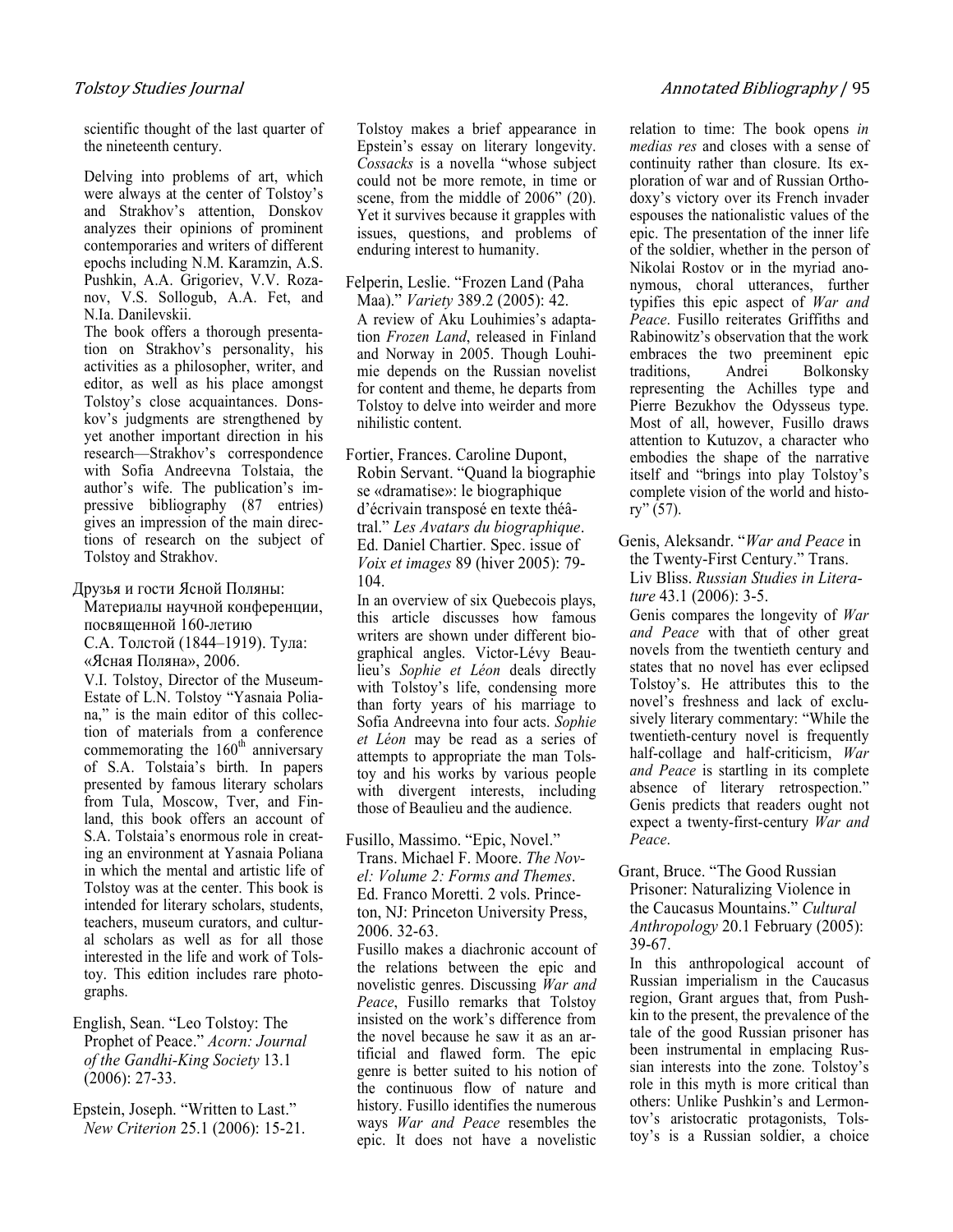which highlights Russia's presence as an invading force. Grant is critical of Tolstoy's poor attention to cultural detail. Despite a wealth of research and writing available to him in the 1870s, Tolstoy chose not outline the specific cultural details of the region's inhabitants.

Грызлова, И.К. "Воспоминания генерала Филиппа Поля де Сегюра – один из источников романа «Война и мир»." Яснополянский сборник 2006. Тула: «Ясная Поляна», 2006. 335- 38.

---. "Жизнь семьи Толстых в письмах С.А. Толстой к Т.А. Кузминской." Друзья и гости Ясной Поляны. Материалы научной конференции, посвященной 160-летию С.А. Толстой. Тула: «Ясная Поляна», 2006. 125-39.

Gurria-Quintana, Angel. "Literary License." Financial Times Supplement. Magazine 22 October 2006: 26-27.

An essay about several recent English translations of literary classics. A good deal of attention is paid to Anthony Briggs's translation of War and Peace, his justification for undertaking the task, and his criticisms of the Maude translation.

- Guseinov, Abdusalam A. "Tolstoy's theory of nonviolence." Philosophy Yow 54 (February-March 2006): 14- 15.
- Hentsch, Thierry. "Tolstoï, la guerre, l'héroïsme." Spirale 190 (2003): 17- 18.

A review of Bernard Kreise's recent French translation of War and Peace. Kreise chose to translate a short version of the novel, as Bromfield and Ecco Press did this year with their new English translation of the novel. Hentsch ponders the messages of Tolstoy's novel in light of current political events and the changing nature of combat.

Hodel, R. "Ganzheitliches und Fremdes in Anna Karenina. (The

#### Integrated and the Foreign in Anna Karenina.)" Zeitschrift Fur Slawistik 50.2 (2005): 175-98.

Hodel discusses the ethical category of цельность by considering three components: 1) the idea of constancy of behavior (Aristotle's *proairesis*), 2) how this behavior manifests itself in a given culture and tradition, and 3) how this behavior manifests itself in the pursuit of personal happiness. The possible liaison between Levin and Anna poses a threat to this ethic; however, Tolstoy ultimately rejects this idea in the final version of the novel.

- Housaye, Jean, France Joy. "Lev Nicolaïevitch Tolstoï; Janusz Korczak." Vie pédagogique 134 (2005): supplément électronique 1-9.
- Hudspith, Sarah. "Life in the Present: Time and Immortality in the Works of Tolstoy." The Modern Language Review 101.4 (2006): 1055-67. This essay examines Tolstoy's relationship to time and immortality first by examining the religious writings of the later portion of his life, then by considering how his characters deal with time and the fear of death. His view of immortality does not resemble the traditional Christian one. For Tolstoy, immortality "was a liberation in this life from the tyranny of time and the terror of death: an eternity in the present" (1055). His focus is on what can be accomplished in this life. One ought to be mindful of his/her physical death in order to ensure an appreciation of its brevity and thus an awareness of the importance of ethical, spiritual, and moral conduct, not to obtain a reward in the next life, but to reap the benefits in this one. Turning to Tolstoy's fictional works, Hudspith illustrates how consistently Tolstoy explores this idea of time, death, and immortality. In particular, she shows how Tolstoy's later fiction coherently engages these ideas.
- Ianguirov, Rachit. "La canonisation par l'écran: Léon Tolstoï et les débuts du cinéma russe." Tolstoï et le cinéma. Ed. Valérie Pozner. Spec. issue of Cahiers Léon Tolstoï 16 (2005): 19-30.

Whether it is in documentary newsreels of his life or in adaptations of his novels, Tolstoy is one of the most important figures in early Russian cinema. Ianguirov shows how the reception of these films was typical for the era: Broader audiences flocked to them while the intelligentsia reviled them. Dmitrii Filossofov's 1914 remark is indicative: Tolstoy's thought is silenced in cinema and his psychology is brought down to the most basic and vulgar level (23). Of particular note is Ianguirov's discussion of Protozanov's Father Sergius of 1918 and Sanin's Polikushka of 1919 (not shown until 1922). These films typified the new psychological style in Russian cinema following the regime change of 1917. Tolstoy's art was the model of this movement which portrayed interior states with mise en scène and acting (26).

- Jones, L. Gregory. "Melancholy leaders." The Christian Century [Chicago] 123.4 (2006): 47. An essay on the presidency of Abraham Lincoln. Jones recounts a story from Joshua Wolf Shenk's Lincoln's Melancholy wherein Tolstoy encounters a community in the Caucasus that knew of Lincoln."
- Jones, Malcom. "Lost in Translations." Yewsweek 15 October 2007: 80-83.

A review of the Bromfield/Ecco and Pevear & Volokhonsky Knopf translations of War and Peace, which adds to the other reviews by Neyfakh and Barnes elsewhere in this bibliography. Jones criticizes the Ecco edition for its lack of notation, something which may have clarified the differences between this and other versions of the novel, and which does not reflect the actual efforts of Zaidenshnur, as Neyfakh notes. Jones interviews Pevear and Volokhonsky on why they chose to undertake a new translation of Tolstoy's novel and on the peculiarities of Tolstoy's style and use of language.

Jurgenson, Luba. "Les limites de la représentation et les représentations de la limite dans Guerre et paix." À propos de Guerre et paix. Ed. Luba Jurgenson. Spec. issue of Cahiers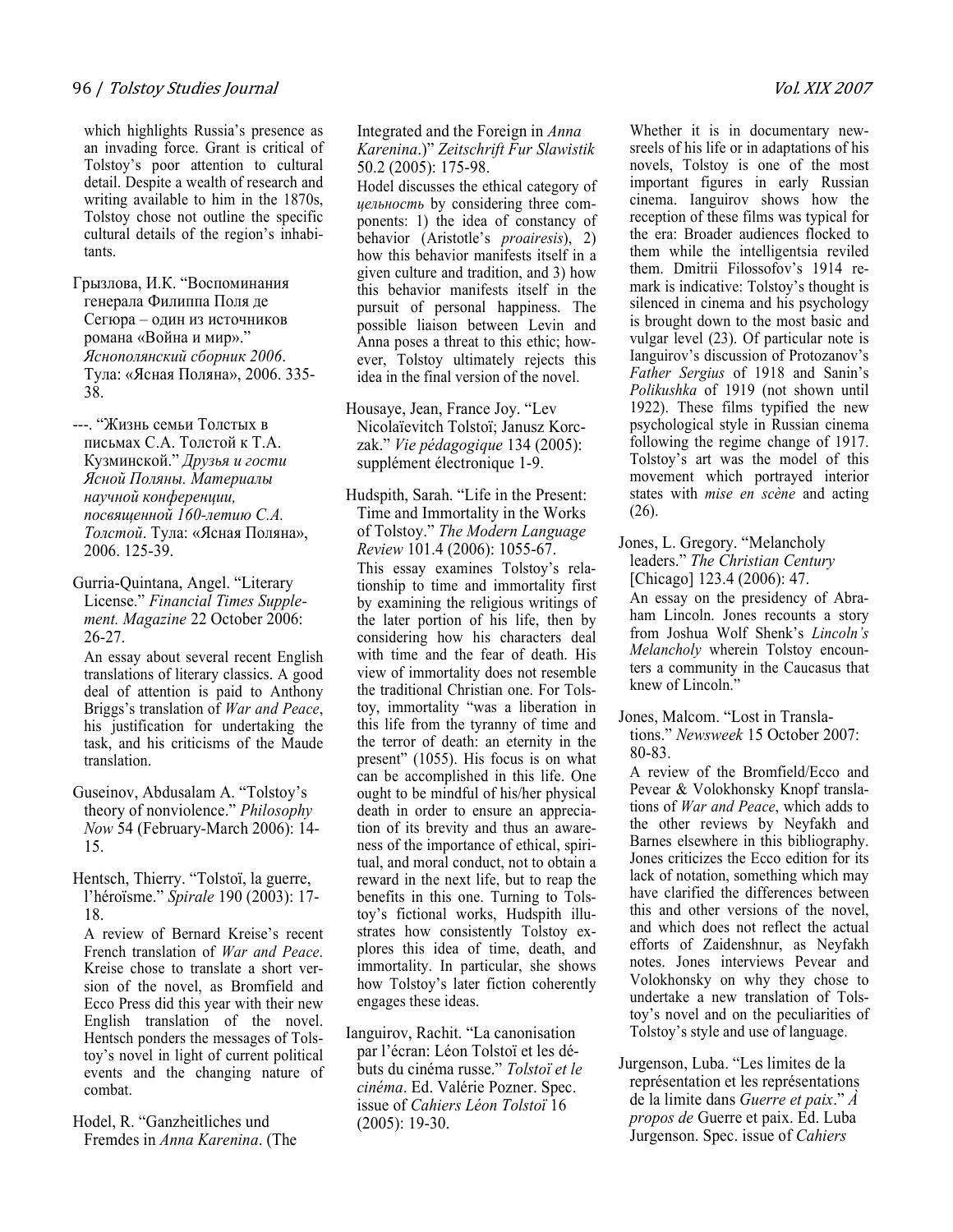#### Léon Tolstoï 15 (2004): 37-46.

Jurgenson identifies a coherent system of representation at work in War and Peace during those scenes where life intersects with death. She refers to six key passages from the text: the death of Old Bezukhov, Nikolai Rostov's baptism by fire at the Enns, Andrei Bolkonsky's thoughts on the eve of the Battle of Austerlitz, Andrei's reanimation into life while visiting the Rostovs, Andrei's thoughts before Borodino, and his dream wherein he passes from life into death. Each of these scenes employs a spatial or temporal screen. This screen appears whenever there is a failure of representation. It masks a hidden dimension from the reader, rather than attempting to depict what is beyond representation.

---. "L'image du paysan dans La Mort d'Ivan Ilitch." Tolstoï et les paysans. Ed. Luba Jurgenson. Spec. issue of Cahiers Léon Tolstoï 17 (2006): 17- 26.

Tolstoy always observed the linguistic disjuncture preventing landlord and peasant from understanding each other. The source of this failure for Jurgenson lies in the gentry's dependence on codes, conventions, and representation and the peasantry's proximity to nature and playful attitude towards signification. Throughout all of Tolstoy's writing there are countless examples of misunderstanding between landlord and peasant. Things are quite different in Death of Ivan Ilyich. Here in a meeting of the peasant and aristocratic minds, the latter is confronted by the inevitability of his own death. It is precisely along linguistic lines where the two come together: Gerasim is the only character capable of speaking truthfully about his master's death; all the other characters skirt the issue, resorting to euphemisms and lies. Ultimately Ivan Ilyich learns to see through the falsity of convention and representation. Gerasim is capable of living without recourse to either; as such, what constitutes a stage in Ivan Ilyich's spiritual ascension towards death is simply the peasant's normal attitude toward existence.

---. "L'usage de la citation et la problématique du sens chez Tolstoï."

#### Tolstoï et l'art. Ed. Michel Aucouturier. Spec. issue of Cahiers Léon Tolstoï 14 (2003): 57-66.

Tolstoy cites other texts and art forms to make the reader a witness to the incomprehensibility of other types of art or at least their inability to communicate effectively. He uses this device most famously in almost all his major fiction, but he also uses it to great polemical effect in What is Art? in his attack against the malaise and decadence of French Symbolism.

#### Клюзова, М.Л. "Л.Н. Толстой и А.Швейцер: о рационализме и мистике в этике." Вопросы философии 4 (2006): 119-27.

Kliuzova examines the resemblance between Tolstoy's and Albert Schweitzer's thought on ethics and their relationship to reason and mysticism. According to Kliuzova, each thinker was troubled by the underlying problems of the Cartesian dictum cogito ergo sum: Reason is proof of existence, but, problematically, it is also a very apt tool for raising doubts against its very source: life. Tolstoy finds a way out of this dilemma by moving beyond rational thought to a proto-rational consciousness of life (сознание жизни) which ensures life is not prone to the empty abstractions available to reason. Reason is still necessary—ethics cannot exist without it—but, argues Kliuzova, it must be tempered by mysticism. Schweitzer articulates this ethical mysticism as an ethics rooted in reason, but one that does not grant itself absolute abstraction. It is a rationalism that acknowledges its limitations. As Kiuzova cites from Tolstoy's Confession, "Я не буду искать объяснения всего. Я знаю, что объяснение всего должно скрываться, как начало всего, в бесконечности. Но я хочу понять так, чтобы … все то, что необъяснимо, было таково не потому, что требования моего ума неправильны … но потому, что я вижу пределы своего ума" (124). The correspondence between mysticism and reason does not so much involve finding a basis or norms for ethics as it involves the search for its adequate expression, as it already exists in the world.

- Kolesnikova, Maria. "Spirit Wrestlers of Southern Russia." Russian Life (Montpelier) 48.5 (2005): 34-40. An examination of the history and present-day existence of the Doukhobors who chose to remain in Russia when many emigrated from Russia in the late nineteenth century.
- Комарова, Т.В. "«… Где Вы, там праздник»." Друзья и гости Ясной Поляны. Материалы научной конференции, посвященной 160 летию С.А. Толстой. Тула: «Ясная Поляна», 2006. 5-17.
- Komiya, Ayaka. "Gissing, Tolstoi, and the Victorian Vegetarian Movement." Gissing Journal 41.2 (2005): 18-25.

George Gissing wrote his The Crown of Life in reaction to Tolstoy's Kreutzer Sonata. The Victorian author's point of contention is with Tolstoy's use of vegetarianism as an attack on human sensuality. In Tolstoy's story, Pozdnyshev blames his rich carnivorous diet for his movement from jealousy to murder. In *The Crown of Life*, the hero, Piers, begins the novel as a vegetarian but abandons this diet to great personal benefit. The consumption of meat allows Piers to accomplish more and ultimately to even gain love. Gissing's contention is not with the legitimacy of vegetarianism, but with the denial of the bodily pleasure that Tolstoy attaches to it. Though vegetarianism was very popular in England at the turn of the century, Gissing's novel illustrates how much it differed from Tolstoy's conception of it, despite his popularity with English readers at the time.

- Корнаухова, Е.Г. "«…Чудные люди и чудное место Ясная Поляна для памяти»." Друзья и гости Ясной Поляны. Материалы научной конференции, посвященной 160 летию С. А. Толстой. Тула: «Ясная Поляна», 2006. 197-216.
- Kramer, G. "Anna Karenina." Osterreichische Musikzeitschrift 62.2 (2007): 47-49.
- Lanne, Jean-Claude. "Les idées esthétiques de Léon Tolstoï." Tolstoï et l'art. Ed. Michel Aucouturier.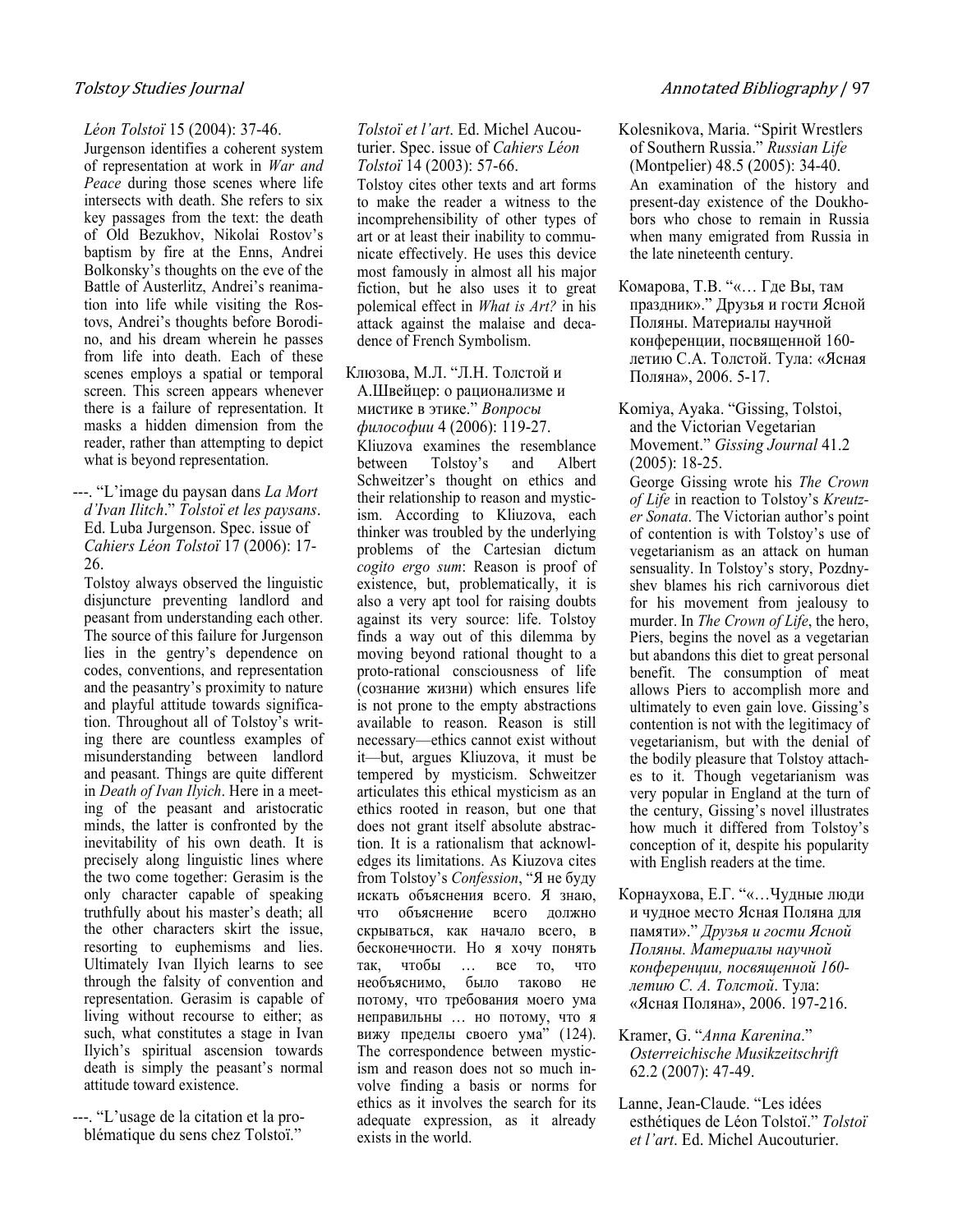#### Spec. issue of Cahiers Léon Tolstoï 14 (2003): 9-22.

Lanne examines some of Tolstoy's major aesthetic theses from his theoretical and polemical works and analyzes these ideas from three perspectives. First, he looks at their relation to Tolstoy's ideas on ethics and metaphysics as they arose after his existential crisis. Next, he considers the issue of technomachie, which he defines as a struggle in which art wrestles with itself so as to ensure that it is not solely an entertaining diversion, but new, popular, and Christian. Lastly, Lanne discusses Tolstoy's aesthetic theses in light of his artistic utopianism that sought to do away with artifice in art and to attain authenticity and clarity by means of simplicity and accessibility.

Layton, S. "A Hidden Polemic with Leo Tolstoy: Afanasy Fet's Lyric 'Mine was the madness he wanted...'" Russian Review 66.2 (2007): 220-37.

Many have written about Tolstoy's affinities with Fet, but few have discussed the cooling of their relations in the 1880s. Here Layton describes that process and reveals how Fet's lyricism and "madness" contradicted Tolstoy's search for truth and God. She analyzes Fet's poem «Моего тот безумства желал...» to reveal that the poet may have intended it as a hidden polemic with Tolstoy's convictions and especially with Confession.

LeBlanc, Ronald D. "Tolstoy's Body: Diet, Desire, and Denial." Cultures of the Abdomen: Diet, Digestion, and Fat in the Modern World. Eds. Christopher E. Forth and Ana Carden-Coyne. New York, NY: Palgrave Macmillan, 2005. 147-66.

Tolstoy exhibits a particular aspect of the Cartesian mind/body dichotomy. Much of his writing argues that the soul may be set free by means of rigorous control of the body. He is an example of what Bryan Turner calls the "Cartesian paradigm of ascetic rationalism." LeBlanc outlines how Tolstoy included diet into this paradigm and how he continues Western religious and secular thought on the issue. He also recounts the personal difficulties the author had in maintaining his vegetarianism. Tolstoy's choice of a bland, vegetarian diet either caused or coincided with the exacerbation of chronic digestive problems that had troubled him since 1856. LeBlanc also describes Sofia Andreevna's observations on the discrepancy between her husband's ethical pronouncements and his conduct in the home.

---. "Trapped in a Spider's Web of Animal Lust: Human Bestiality in Lev Gumilevsky's 'Dog Alley.'" The Russian Review 65.2 (2006): 171-93.

LeBlanc discusses the influence of Tolstoy and Dostoevsky on Gumilevsky's Dog Alley (Собачий переулок), a work of the 1920s dealing specifically with the полевой вопрос of that decade which proposes the consequences of promiscuity and masturbation. It takes the Dostoevskian image of the spider and turns it into a Tolstoyan trope: Rather than solely using the spider, as Dostoevsky does, for its evocation of predation, brutality and control, Gumilevsky also employs it to express Tolstoy's conception of human sexuality, one that is animalistic and pleasure-seeking. It stands outside of morality and spirituality and thus requires control. Gumilevsky develops the Tolstoyan aspect of his sexual metaphor to show that unbridled sexual gratification leads to intoxication and addiction, much as Tolstoy does in The Devil. LeBlanc illustrates how in the 1920s Tolstoy and Dostoevsky were perceived more for what they had to say about the human body than about the human mind.

#### MacKinnon, Arlo. "Chilly Scenes of Winter." Opera News 71.8 (2007): 28-31.

An interview with David Carlson about his operatic version of Anna Karenina, which premiered at the Florida Grand Opera in Miami in April 2006. Carlson discusses such issues as the historical background behind his decision to adapt the novel, his collaboration with Colin Graham and the choices they made in converting the novel into a libretto, the opera's orchestration and musical motifs he derived from Tchaikovsky, and the

employment of aleatoric music to convey Anna's delirium from morphine addiction.

#### Macnab, G. "War and Peace." Sight and Sound 17.2 (2007): 85.

Материалы I Международного семинара переводчиков произведений Л.Н. Толстого. Тула: «Ясная Поляна», 2007. From 15 to 18 August 2006 the Museum-Estate of L.N. Tolstoy "Iasnaia Poliana" held the first International Conference of Translators of the Works of L.N. Tolstoy, which brought together representatives from various countries: Japan, the US, Mexico, France, Spain, Greece, Finland, Hungary, Romania, and Russia. The collection reflects all the challenges that face any translator of fiction: translation technology ("Is Translation a Skill or an Art?"), the compatibility of issues of poetics and translation, aspects of the theory of translation, the history of translations of Tolstoy into French, English, German, Greek, Hungarian, Romanian, and the reception of translations in Asia, Europe, and North and South America. A main issue in contemporary literary studies of Tolstoy as a translator is also touched on. Special attention is devoted to the most recent translations, in particular the translation of Tolstoy's diaries into Spanish and of Anna Karenina into English.

Matich, Olga. "The White Emigration Goes Hollywood." The Russian Review 64.2 (2005): 187-210.

In this history of the White émigré community's initial interaction with Hollywood in the 1920s, Matich outlines the conflict these Russians had with the commodification of their cultural identity on the one hand and their nostalgia for Imperial Russia on the other. A few films based on Tolstoy's novels came out of Hollywood during this time: The Cossacks (1928), Anna Karenina—Love (1927), and Resurrection (1927). Despite the renown of Tolstoy as an author, these films suffered the same fate as all Russian cultural artifacts entering Hollywood at the time. His novels always underwent significant alterations to fit them to the audiences'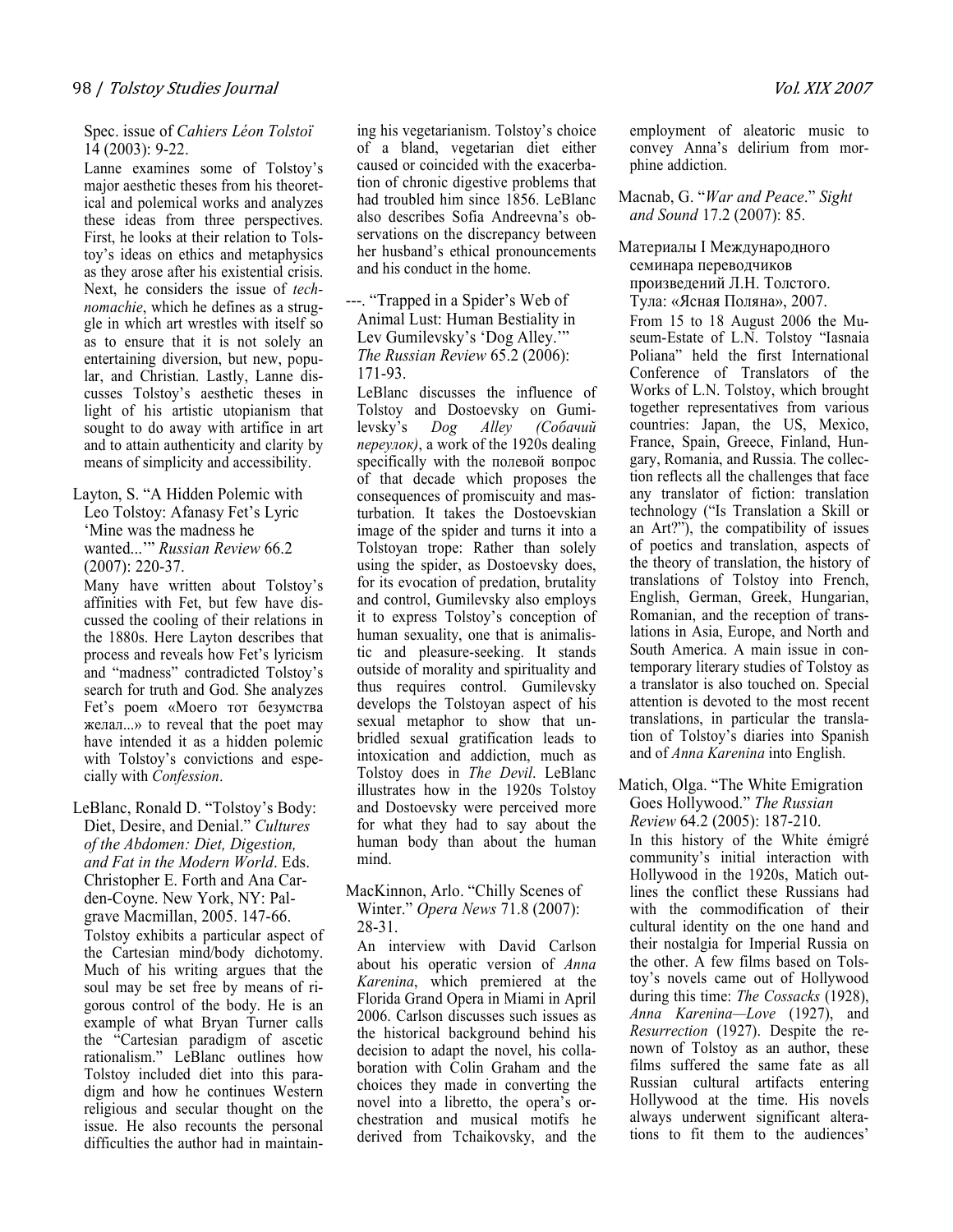stereotypical expectations about prerevolutionary Russia.

#### Мардов, Игорь Борисович. Лев Толстой. Драма и величие любви. Опыт метафизической биографии. Москва: Прогресс-

Традиция, 2005.

Mardov investigates the life of Tolstoy from a metaphysical perspective. The last part of this book examines Maria Aleksandrovna Schmidt, a central figure in Tolstoy's metaphysical life. (Т.О.)

---. Лев Толстой. На вершинах жизни. Москва: Прогресс-Традиция, 2003.

Mardov delves into Tolstoy's metaphysics and spiritualism in the context of his personality, his characters, and the events of his personal and public life. He devotes a great deal of attention to the author's religious searching. Mardov understands Tolstoy's вершина жизни to mean living in the awareness that we are alive in anticipation of something of the highest and greatest importance. Living in this manner grants access to higher spiritual experiences and to an experience of love for God. (Т. О.)

#### McCallum, Donald. "Showing That Which Cannot Be Said in Tolstoy and in the Torah." Maimonides' Guide for the Perplexed: Silence and Salvation. New York, NY: Routledge, 2007. 122-46.

Comparing Moses Maimonides's Guide for the Perplexed to Wittgenstein's Tractatus Logico-Philosophicus McCallum shows a great affinity between these two thinkers on the issue of language and its inability to state the most important truths. The most responsible expression on these matters is silence. It is possible, however, to show these truths, rather than to tell them. Wittgenstein identifies the power of showing vs. telling in Tolstoy's art. McCallum recounts how the Austrian philosopher was more taken by Tolstoy's shorter parables than by his great novels. He then analyzes Master and Servant to illustrate Wittgenstein's appreciation for this aspect of Tolstoy's writing and to show how it exemplifies the Tractarian thesis that "that which *really* matters can only be shown and not said, and furthermore, that it does this in a manner which is both simple and powerful in a way that does not diminish on subsequent readings of it" (127).

Medzhibovskaya, Inessa. "Aporias of Immortality: Tolstoy against Time." Stanford Slavic Studies 29-30 (2005): 370-84.

Meyer, Priscilla. "Anna Karenina, Rousseau, and the Gospels." Russian Review 66.2 (2007): 204-19.

Drawing from her upcoming book, How the Russians Read the French: Lermontov, Dostoevsky, Tolstoy (University of Wisconsin Press, 2008), Meyer demonstrates the role of Rousseau and the Gospels in Anna Karenina. These two sources form the basis for much of the novel's moral and philosophical dimensions. For example, Emile's confirmed fears in Emile et Sophie: Les Solitaires provide Tolstoy with the source for Karenin's deliberations on Anna's adultery and his subsequent reactions. Tolstoy employs the Gospels to supplement Rousseau and infuse the realist novel with a renewed idealism, one the Romantics denied by their insistence on the inaccessibility of Platonic ideals and which the materialists completely rejected.

Milkov, Nikolay. "The Meaning of Life: A Topological Approach." Analecta Husserliana. Ed. A.-T. Tymieniecka LXXXIV (2005): 217- 34.

In a paper that addresses how Wittgenstein expanded on the problems of philosophical anthropology, Milkov refers to Tolstoy's Arzamas crisis of September 1869 to illustrate the idea of the "existential paradox," entailing the clash of "two mutually exclusive beliefs in one mind" (219). As Tolstoy recounts in his "Memoirs of a Madman" (1884), for him this conflict consisted of the clash between his belief in the right to live and the triumph of death. Later in this paper, Milkov discusses Death of Ivan Ilyich to show the similar ways Tolstoy and Wittgenstein proposed for overcoming the existential paradox.

Mitchell, Juliet. "Natasha and Hélène (War and Peace, Leo Tolstoy, 1863- 1869)." The Yovel: Volume 2: Forms and Themes. Ed. Franco Moretti. 2 vols. Princeton, NJ: Princeton University Press, 2006. 534- 40.

A discussion of Tolstoy's presentation of ideologies of social class and gender in War and Peace and of how successfully the novel moves from the specificities of individual psychologies to universality. Mitchell focuses on the characters of Natasha Rostova and Hélène Kuragina to reveal the role of seduction in the novel, as it pertains to these characters and to their respective relationships to Pierre Bezukhov. Seduction is portrayed as a boundless force. It is the boundlessness of seduction that constitutes its attraction as well as its repulsiveness. On the particular level, Anatole's seduction threatens to destroy Natasha, while Pierre's characterization of his feelings for her as a "period of blissful insanity" reveals how seduction can lead to life. Recognition of this boundlessness permits Pierre to sense the sublime interdependence of all human beings. It is also a condition for war.

Motskin, Yon, Ed. "Stephen Gaghan Channels Tolstoy and Chayefsky for Syriana." Creative Screenwriting 13.1 (Winter 2006): 20.

Neyfakh, Leon. "The War over War and Peace: Two Publishers Are Putting out Versions of Tolstoy's Masterpiece—But Which Is the Authentic One?" The Yew York Observer 23 August 2007: http://www.observer.com/2007/warover-war-and-peace.

A background of the two latest translations of War and Peace, the first, by Larissa Volokhonsky and Richard Pevear (Knopf), the second, by Andrew Bromfield (Ecco / HarperCollins Canada). Knopf has mounted an "aggressive effort" to discredit the shorter Ecco edition. Neyfakh provides interesting details on the activities of Russian publisher, Zakharov, who first brought this edition to light by taking Zaidenshnur's monograph and publishing it without her notes.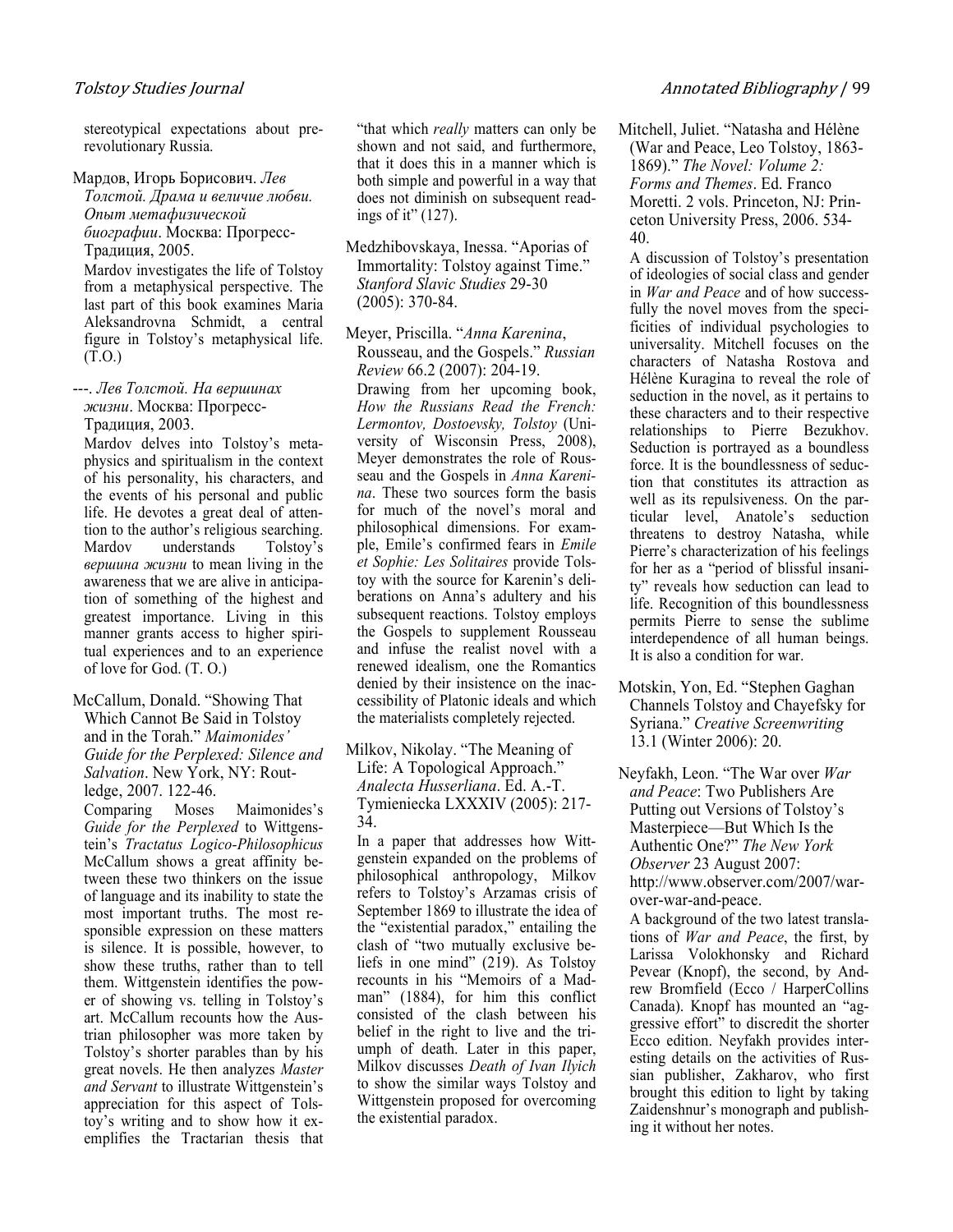Nickell, William. "Tolstoi in 1928: In the Mirror of the Revolution." Epic Revisionism: Russian History and Literature as Stalinist Propaganda. Eds. Kevin M.F. Platt and David Brandenberger. Madison, Wisconsin: University of Wisconsin Press, 2006. 17-38.

The centenary of Tolstoy's birth came during a very politically unstable time: Stalin had more or less consolidated his position by expelling Trotskii and his supporters in January and by attacking Bukharin. Nickell provides the background for all the ideological infighting prior to the centenary celebrations and suggests that if Lenin had not written so much about Tolstoy prior to 1917, the author may not have enjoyed such support from the party. That support was limited to his renown as an artist, to be sure. On the intellectual front, much of Tolstoy's thought was refracted through the prism of Marxist-Leninist dogma, if not entirely discredited, such as his ideas of spiritualism, non-resistance to evil, and the nobility of poverty. Nickell suggests that Tolstoy's centenary became more of an opportunity to reflect on the ideas of Lenin and to recognize how the great Bolshevik had corrected all the contradictions and ideological mistakes of the world-renowned author.

- Никерина, И.В. "«Берите пример с Сережи…». Визит С. Н. Дурылина в Ясную Поляну." Друзья и гости Ясной Поляны. Материалы научной конференции, посвященной 160-летию С. А. Толстой. Тула: «Ясная Поляна», 2006. 73-77.
- Никитина, Н.А. "Самая толстовская дочь." Музей 1 (2007): 44-49.
- ---. "Лев Толстой: жизнь вне смерти." Яснополянский сборник 2006. Тула: «Ясная Поляна», 2006. 140-46.
- ---. "Лев Толстой: По ту сторону славы." Друзья и гости Ясной Поляны. Материалы научной конференции, посвященной 160 летию С.А. Толстой. Тула: «Ясная Поляна», 2006. 101-07.
- ---. Путешествие в компании с гением. Путеводитель. Тула: «Ясная Поляна», 2006.
- ---. "Толстой о духоборцах людях XXV столетия." Ренессанс 2 (2006): 81-85.
- Никитина, Т.В. "С.А. Толстая и А.Г. Достоевская: «…Похожие на своих мужей»." Друзья и гости Ясной Поляны. Материалы научной конференции, посвященной 160-летию С.А. Толстой. Тула: «Ясная Поляна», 2006. 109-14.
- ---. "Межведомственное сотрудничество: проект музеяусадьбы «Ясная Поляна» по разработке нового турпродукта." Справочник учреждения культуры 8 (2006): 56-60.
- Niqueux, Michel. "La Réponse à Tolstoï de Péladan (« Au sujet de Qu'est-ce que l'art? »)." Tolstoï et l'art. Ed. Michel Aucouturier. Spec. issue of Cahiers Léon Tolstoï 14 (2003): 37-48.

Contemporary French reactions to Tolstoy's What is Art? were numerous. Niqueux examines Joséphin Péladan's 274-page Réponse à Tolstoï, a subject of particular interest since Tolstoy mentions the French author in Chapter III of this treatise on art. Péladan is a pure Platonist, who falls well within the esoteric camp of art. He sees Beauty as a reflection of Truth and Virtue and rejects Tolstoy's depiction of Beauty as a purely superficial component of sensual perception. For Péladan, Tolstoy adopts an overly simple conception of Beauty in order to have an easily refutable target. Though both writers appear to agree on art's mission, Tolstoy's ethics derive from his revision of Christianity, while Péladan derives his from mysticism. Likewise, both figures differ in their conception of the best audience for art.

---. "«Tu pétriras ton pain à la sueur de ton front»: Tolstoï et Le triomphe du cultivateur de T. Bondarev." Tolstoï et les paysans. Ed. Luba Jurgenson. Spec. issue of Cahiers Léon Tolstoï

17 (2006): 93-105.

In the correspondence between Timofey Bondarev and Leo Tolstoy, one encounters a rare example of a meeting of the minds of the Russian intelligentsia and the peasantry. Niqueux provides Bondarev's background and explains Tolstoy's draw to him and his religious and radical ideas.

Nivat, Georges, Ed. "La littérature russe de Pouchkine à Soljenitsyne." Magazine littéraire 440 (2005): 30- 67.

Several leading French scholars collaborate to provide a general overview of the key figures of Russian literature. Of note here is Michel Aucouturier's "Tolstoï et Dostoïevski: La révélation du «roman russe»" (43-45). Aucouterier discusses the history of translations of these two novelists' works into French since the turn of the previous century and provides some sense of their impact on the French understanding of the novel in general.

Ольшанский, Дмитрий. "Взгляд и желание в структуре женской сексуальности у Л.Н. Толстого и В.В. Набокова (Наблюдения психоаналитика)." Новый берег 15 (2007): 42-52.

Nabokov plays with the same dichotomy of femininity as Tolstoy, only he uses the division between "good" and "bad" female characters to entirely different ends. Tolstoy juxtaposes these types to shed light on ethics, morality, and truth, as in the case of Hélène Kuragina and Natasha Rostova. For Tolstoy, a female character's success at motherhood—or lack thereof plays a large role in determining her ethical status in the novel. Womanhood becomes ethical for Tolstoy when a female becomes the subject of male desire (i.e., a mother). Nabokov employs this dichotomy without concern for morality or for male desire. (Т. О.)

Орвин, Д.Т. Искусство и мысль Толстого. 1847–1880. Переводчик и редактор А.Г. Гродецкая. СПб.: «Академический проект», 2006. Publisher Akademicheskii proekt of St. Petersburg has undertaken this translation of Professor Donna Orwin's Tols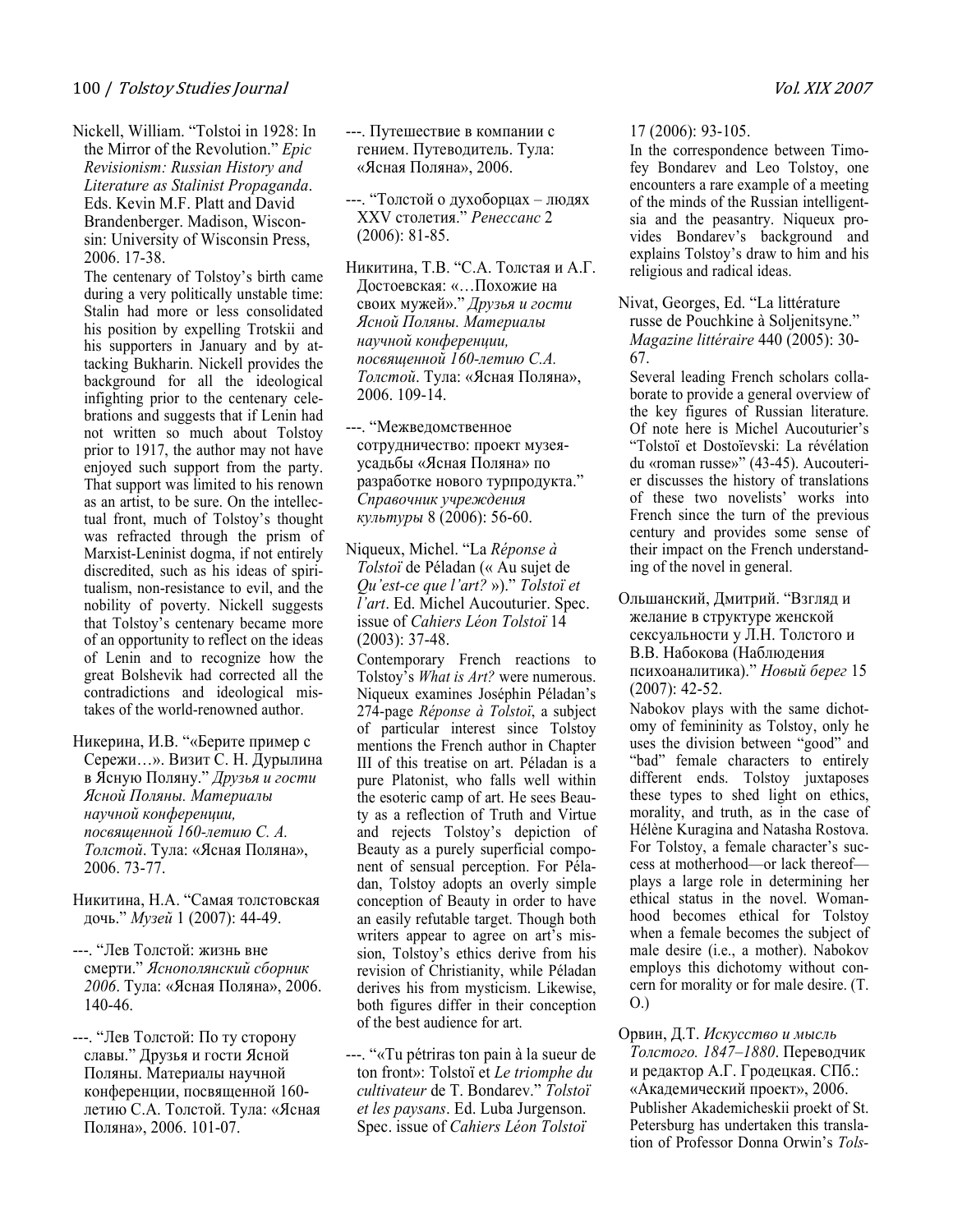toy's Art and Thought: 1847-1880, translated and edited by A.G. Grodetskaia.

The book presents an analysis of Tolstoy's work from the 1850s to the 1870s. Orwin examines with thoroughness the author's life impressions, creativity, and the philosophical bases of his works. Much light is shed upon the literary and critical context of the time, Tolstoy's creative interactions with his contemporaries, and the author's development of his own distinct ideas as they evolved from his predecessors (such as Rousseau, Goethe, and Kant)

The research retraces the connection between Tolstoy's art and thought throughout his development as a writer. The result of Tolstoy's work in the 1850s, writes Orwin, is his conviction that "nature is moral," as expressed in the writer's early works, including his pedagogical articles. In the 1860s Tolstoy resolved the "problem of nature and morality" in works such as Lucerne, Cossacks, and War and Peace. Orwin's main conclusion is that before 1880 Tolstoy "had done his thinking through his art, while afterward his art…became but an instrument of his thought."

Pavel, Thomas. "The Novel in Search of Itself: A Historical Morphology." The Yovel: Volume 2: Forms and Themes. Ed. Franco Moretti. 2 vols. Princeton, NJ: Princeton University Press, 2006. 3-31.

Different from the epic and the tragedy, the novel is "the first genre to reflect on the genesis of the individual and the establishment of a common morality" (3). It explores the status of moral ideals and ruminates on whether or not humans ought to "resist the world, plunge in to try to defend the moral order, or concentrate on trying to correct their own frailties" (3). In this essay, Pavel broadly outlines the history of the novel. In the section, "The Nineteenth Century: The Novel Reaches the Height of Its Glory" (21- 28), Pavel argues that the nineteenthcentury novel emphasizes the role of social contexts and historical realities in the shaping of the human being, rather than moral norms, while maintaining the debate of previous centuries between idealism and moral skepticism. Tolstoy was wary of Romantic idealism, especially as it applied to individualism. As a writer so strongly influenced by Rousseau, he was equally distrustful of society. Some of his greatest characters fight the readymade norms of society and question "the contradictions of their own moral instincts" (26). His characters come to embrace a moral norm, but according to their own path and effort, not in the form of received wisdom.

Pavlova, Marianna. "Deux adaptations cinématographiques d'Anna Karénine." Tolstoï et le cinéma. Ed. Valérie Pozner. Spec. issue of Cahiers Léon Tolstoï 16 (2005): 61-70.

Pavlova compares the way Brown's and Zarkhi's adaptations of Anna Karenina (1935 and 1968, respectively) convey the novel's ideas and spirit to the screen. She examines the scenes each film favors, their respective treatment of the characters, and the ways in which they portray the novel's symbolism.

Pevear, Richard. "Tolstoy's Transparent Sounds." Yew York Times Book Review 14 October 2007: 35.

Pevear and Volokhonsky added War and Peace to their already impressive list of translations of classical Russian prose. In this article Pevear discusses the method he and Volokhonsky employ and offers his insights into Tolstoy's language and other translation issues, such as how to translate the гребешки used in the turtle soup at General Bagration's banquet. This article also announces an online month-long discussion to take place on the online edition of The New York Times (nytimes.com/books). The panelists will include Bill Keller, Yew Times executive editor; Stephen Kotkin, director of Russian and Eurasian Studies at Princeton; and Francine Prose and Liesl Schillinger.

Philonenko, Alexis. "L'idée de projet et le calcul infinitésimal dans Guerre et paix." À propos de Guerre et paix. Ed. Luba Jurgenson. Spec. issue of Cahiers Léon Tolstoï 15 (2004): 29- 36.

Philonenko offers seven observations to illustrate the position of War and Peace in nineteenth-century European hermeneutic thought. Much of his discussion revolves around the divergence and coherence between War and Peace and Clauswitz's Vom Krieg. He also begins his discussion by emphasizing the importance of Schopenhauer to Tolstoy's metaphysics even before he set to writing War and Peace.

Picq, Brigitte. "Léon Tolstoï: la traversée de la mort." Études: Revue de culture contemporaine 401.5 (2004): 513-21.

As a young man, the events of Tolstoy's life forced him to look death in the face more than once. Picq argues that Tolstoy reverses the perspective one usually assumes when confronted with death: It is the shadow of life (les ténèbres de la vie) that nourishes the fear of death.

Полосина, А.Н. "Первый перевод на французский язык «Войны и мира» Л. Н. Толстого." Материалы I Международного семинара переводчиков произведений Л. Н. Толстого. Тула: «Ясная Поляна», 2007. 15- 30.

- ---. "Воспитательницы Л.Н. Толстого: А.И. Остен-Сакен и П.И. Юшкова." Лицей на Пушкинской [Тула] 22 (2005-06): 163-68.
- ---. "Образ цыган в творчестве Льва Толстого." Друзья и гости Ясной Поляны. Материалы научной конференции, посвященной 160 летию С.А. Толстой. Тула: «Ясная Поляна», 2006. 27-36.
- ---. "Образ ангела в восприятии Л.Н. Толстого и Вольтера." Вестник Томского государственного университета 299 (2007): 27-30.
- ---. "Лев Толстой о веротерпимости." Лицей на Пушкинской 23 (2006-07): 156-61.
- ---. "Л.Н. Толстой и Ж.-Ж. Руссо: идея совершенствования." Лев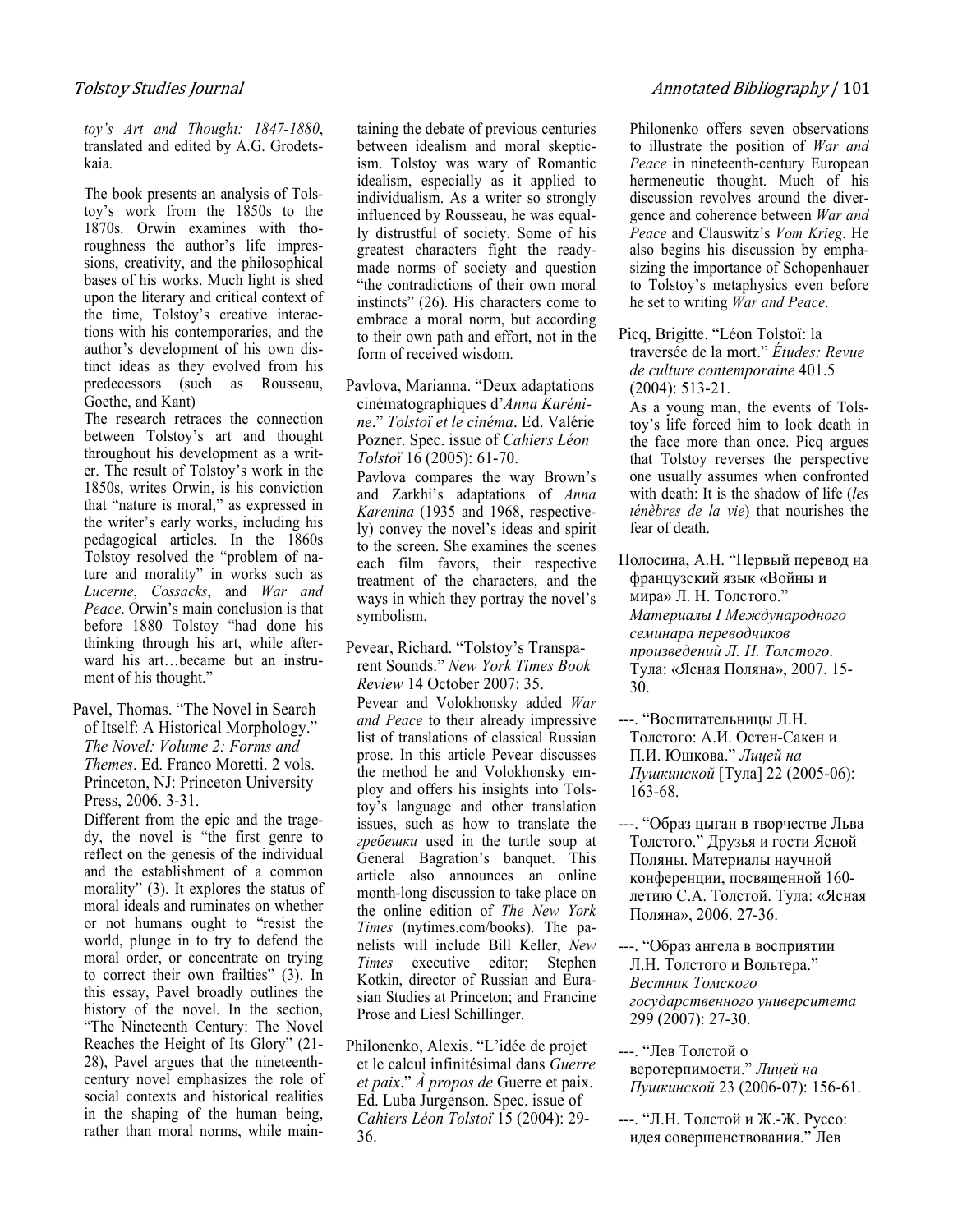#### 102 / Tolstoy Studies Journal Vol. XIX <sup>2007</sup>

Толстой и мировая литература: Материалы IV Международной научной конференции 22-25 авг. 2005 г. Тула: «Ясная Поляна», 2007. 269-84.

Polosina, Alla. "L'Image des Tziganes dans l'oeuvre de Tolstoï." La Bohémienne, figure poétique de l'errance aux XVIIIe et XIXe siècles. Eds. Pascale Auraix-Jonchière and Gérard Loubinoux. Clermont-Ferrand, France: PU Blaise Pascal, 2005. 225-33.

As early as 1850, Tolstoy's diaries express his fascination for this ethnic group and his desire to write about it. Romany characters appear in all Tolstoy's major fiction and much of his smaller works too. Polosina draws particular attention to his choice of endowing Katia Maslova with a semi-Romany origin.

#### Порудоминский, Владимир.

"Правила проигранной игры." Октябрь 9 (2006): 170-80.

Porudominsky first provides an overview of the role of card playing in Tolstoy's own life and then of its repeated appearance as motif in the author's writing. Cards appear throughout his work, even as early as "A History of Yesterday." Certain types of card games each have a fixed importance for Tolstoy. There are social games that allow for internally observing true feelings, despite the maintenance of a socially acceptable mien. There are also the games of chance involving gambling. Porudominsky analyzes the role of card playing in Death of Ivan Ilyich to reveal how it functions as a distraction, preventing individuals from living authentically. (Т. О.)

Pozner, Valérie. "Deux adaptations des Cosaques ou la guerre Tchétchénie vue par Tolstoï et le cinéma soviétique." Tolstoï et le cinéma. Ed. Valérie Pozner. Spec. issue of Cahiers Léon Tolstoï 16 (2005): 31-48. Victor Shklovsky wrote two screenplays for two separate Soviet productions of Cossacks, first in 1928 and again in 1961. An analysis of these two films reveals a great deal about the USSR's changing perspective on Russo-Chechen relations, particularly visà-vis the tsarist past. It also sheds light on the difficulties the Soviet regime had in accepting Tolstoy's art in toto. Both adaptations drew thematically from Khadzhi-Murat in order to focus on the conflict between Chechen and Russian imperial interests. In the first version Shklovsky met the ideological needs of the time by attacking Olenin's aristocracy and creating a positive Chechen hero, Azamat, a character entirely absent from Tolstoy's story. The second version met the needs of its time by adopting an anti-war message and also by espousing the ideology of дружба народов.

"Press Commentary on the Tolstoi Centenary Celebration." Epic Revisionism: Russian History and Literature as Stalinist Propaganda. Eds. Kevin M.F. Platt and David Brandenberger. Madison, Wisconsin: University of Wisconsin Press, 2006. 39-43.

An English translation of a 1928 article in Читатель и писатель, "Умеем ли мы праздновать юбилеи?," wherein the author, Novus, argues about the effectiveness of reinventing Tolstoy to suit the ideological needs of the time when there are so many other authors who could better fulfill this role, such as A. Serafimovich and Nikolai Chernyshevsky. Novus's article belies the discomfort many members of the CPSU had with the entire body of Tolstoy's work, a fact that William Nickell discusses in an earlier chapter of this book, cited above in this bibliography.

Ramal, Randy. "Love, Self-Deception, and the Moral Must." Philosophy and Literature 29.2 (2005): 379-93. In an essay that deals with Proust's  $\vec{A}$ la recherche du temps perdu and Ann Beattie's "Learning to Fall" as well as Tolstoy's Death of Ivan Ilyich, Ramal examines the issue of self-deception and knowledge in matters of love. Referring to philosopher Rush Rhees's distinction between scientific need (i.e., physiological, empirical) and ethical need, Ramal demonstrates how Ivan Ilyich's contemplation of his life and ultimate realization that he has

deceived himself throughout it fulfills the latter need—the need to live life without self-deception. He is able to "discover and end his self-deception by accepting the reality of death" (385). He then experiences a moral conversion allowing him to express his love for his family, and, finally, to die.

La Rochelle, Réal. "Résurrection, de Paolo et Vittorio Taviani. Lumière morte de fin du monde." 24 images 112-13 (2003): 52-35.

A review of the Taviani Brothers' adaptation of Resurrection.

- Roddick, Nick. "Frozen Land." Sight and Sound 16.11 (2006): 56. A review of Aku Louhimies's Frozen Land, a film released in Norway and Finland in 2005, loosely based upon Tolstoy.
- Rolet, Serge. "Anna Karénine est-il un roman monologique." Tolstoï et l'art. Ed. Michel Aucouturier. Spec. issue of Cahiers Léon Tolstoï 14 (2003): 67-75.

The novels of Tolstoy do differ significantly from those of Dostoevsky; however, is Bakhtin correct to characterize Tolstoy's great novels as purely monologic and thereby antithetical to Dostoevsky's? Rolet touches on the differences between the two authors' novels in light of Bakhtin's remarks on the novel as a genre. In so doing, he casts doubt on the critic's observations about Tolstoy's art and concludes that Anna Karenina is a "polyphonic monologue."

Розенблюм, Л. "Толстой и Достоевксий: Пути сближения." Вопросы литературы 6 (2006): 169-97.

Tolstoy's high regard for Dostoevsky's Notes from the House of the Dead came not upon the first reading, but upon a subsequent one. Significantly, he reread the prison novel in the fall of 1880, just months before Dostoevsky's death and around the time of the crisis which led to the writing of *Confession*. Rozenblium examines this pivotal moment in the two authors' lives to reveal that it was a culminating point. Throughout the 1870s Dostoevsky and Tolstoy grew closer in their under-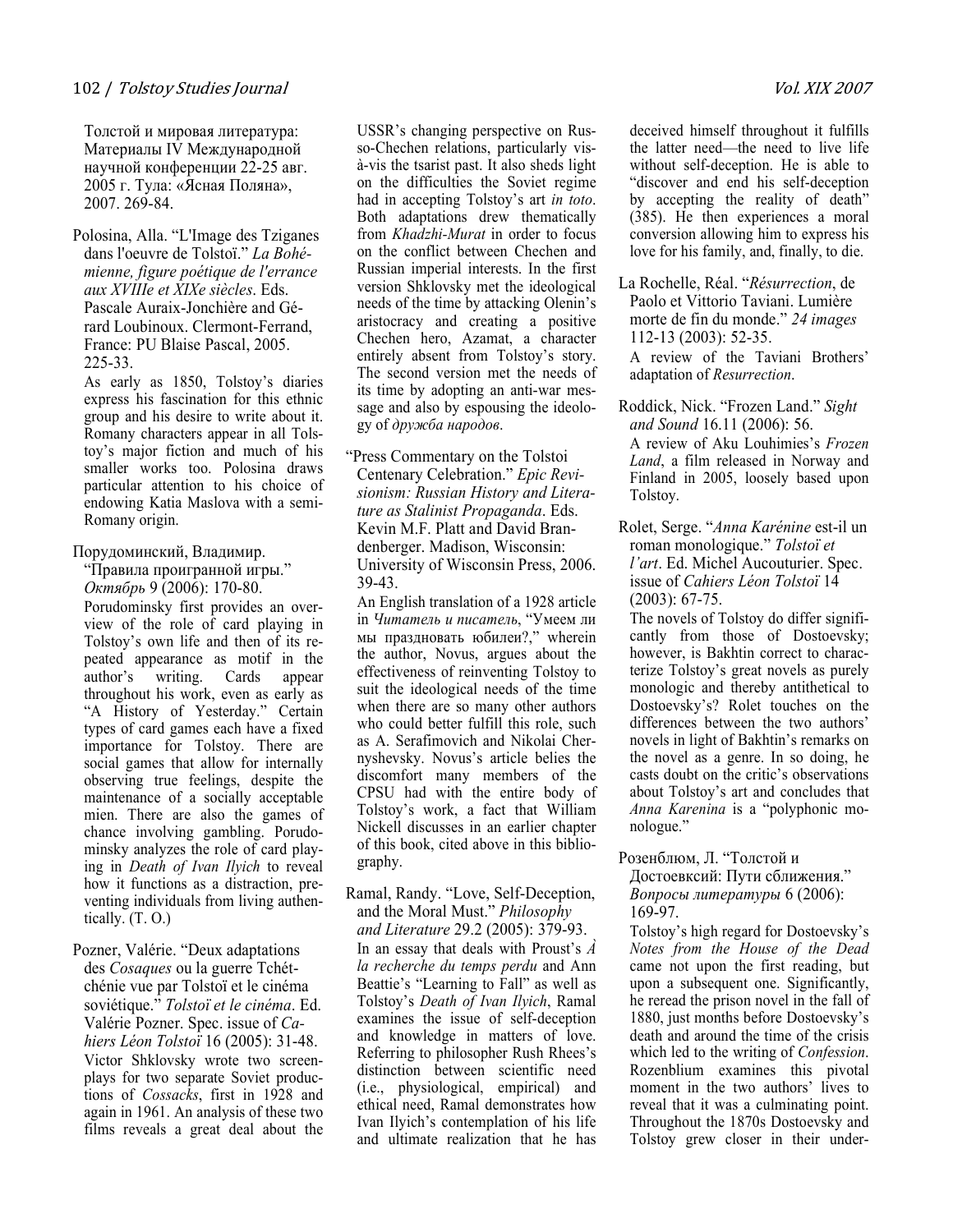standing of democratic and Christian ideals. The publishing of Anna Karenina and Dostoevsky's reactions to it in his Writer's Diary partially demonstrate these affinities; the two writers' personal diaries disclose even greater ones. After Dostoevsky's death, Tolstoy continued to develop his Christian ideals. Rozenblium shows how Tolstoy repeatedly returned to his deceased contemporary's work to help him refine them. (Т. О.)

Runia, E. "Stijgende Graanprijzen. (Rising Grain Prices: Historical Clichés, Lev Tolstoy's War and Peace)." Tijdschrift Voor Geschiedenis 119.4 (2006): 578-83.

- Schefski, Harold. "Leo Tolstoy and the Russian Autocrats: From Confrontation to Condemnation." Australian Slavonic and East European Studies 17.1-2 (2003): 105-24. Schefski describes the motivations and consequences of the addresses and appeals Tolstoy made to the tsars during his life. Tolstoy was not in a position to address Nicholas I during that tsar's life; however, the author did write to each subsequent ruler.
- Sémon, Marie. "Le paysan comme modèle religieux chez Tolstoï (Enfance, Trois morts, Guerre et paix, Anna Karénine, Confession)." Tolstoï et les paysans. Ed. Luba Jurgenson. Spec. issue of Cahiers Léon Tolstoï 17 (2006): 45-56.

Tolstoy's favorable attitude toward the peasant derives from his attraction to nature, authenticity, and simplicity, which he found in the peasant way of life. It also derives from his attraction to the peasant attitude toward death, thereby uniting his conception of the peasant to his religious and spiritual explorations. The author's affinity for the peasantry was not an end in itself, no simple play-acting in rustic garb; it informed his overall attitude toward religion and his revision of Christianity in particular.

---. "Un génie en guerre contre luimême: révolte d'un artiste contre la beauté." Tolstoï et l'art. Ed. Michel Aucouturier. Spec. issue of Cahiers Léon Tolstoï 14 (2003): 49-56.

Sémon's essay grapples with the contradictions in Tolstoy's practice as an artist, his subsequent remarks about his career and great novels in Confession, and his aesthetic pronouncements in What is Art? and elsewhere. She locates the crux of these contradictions in Tolstoy's particular type of realism. According to Sémon, Tolstoy's major fiction before 1881 practices "sacred realism," or "spiritual materialism," in which the perception of the tangible world provides opportunities for spiritual conversion. The source of his approach to realism is the artist's ability to unconsciously reveal the essence of reality. The artist takes eros as his or her motivation, an ecstatic drunkenness that possesses the artist, opens his eyes to the sacred behind the real, and forces him to create. Tolstoy writes of this sensation in a letter to Alexandrine Tolstaia in February 1873 while preparing the third edition of War and Peace. It was precisely this feeling of erotic drunkenness and the subsequent feelings of shame it brought the author that led him to abandon his great novels and proscribe a more sober and moral aesthetics. Moreover, a second problem consisted in locating the Absolute in the texture of everyday sensual perception, a sort of "material spiritualism" (51). Sémon concludes that Tolstoy's struggle with the creative process and beauty is indicative of his lifelong search for that unattainable and limitless Platonic Beauty.

#### Щербакова, М.И. Ed.

И.С. Аксаков—Н.Н. Страхов. Переписка. Ottawa/Москва: Slavic Research Group at the Univ. of Ottawa, ИМЛИ РАН, 2007.

This book is the continuation of a series of joint publications released by the Institute of World Literature of the Russian Academy of Sciences (ИМЛИ РАН) and the University of Ottawa.

For the first time, the complete correspondence between I.S. Aksakov and N.N. Strakhov is published. In all it includes 57 letters that provide an example of the intense patriotic and spiritual struggle for Russia and the unity of the Slavic world. The letters of Aksakov and Strakhov provide many comments on the key events of that struggle and of contemporary literary life.

The notes to the letters contain main rare pieces of information, many coming from the archives of Moscow, Petersburg, and Kiev and published for the first time, as well as periodical material which has not been published since the second half of the nineteenth century.

Shen, Dan, and Dejin Xu. "Intratextuality, Extratextuality, Intertextuality: Unreliability in Autobiography versus Fiction." Poetics Today 28.1 (2007): 43-87.

An examination of unreliability in autobiography that analyzes two autobiographies by Frederick Douglas as well as a recent Chinese biography. Pages 55-56 discuss Tolstoy's Kreutzer Sonata and take up some of Yacobi's observations in the chapter cited below.

Shengold, David. "Finally 'Anna' Embarks." Opera, Supplement. 2007 Annual Festivals Issue May (2007): 25-28.

Stambler, Ilia. "Heroic Power in Thomas Carlyle and Leo Tolsoy." European Legacy: Toward Yew Paradigms 11.7 (2006): 737-51. This essay compares two conceptions of heroic power, that of Carlyle in On Heroes, Hero Worship and the Heroic in History and the one Tolstoy espouses in War and Peace. Carlyle argues for the importance of the hero, his ability to influence events and his mastery. Tolstoy argues the exact opposite. Each model found its respective proponents after the Napoleonic Wars and is a part of long-established intellectual traditions regarding the role of the individual in history. The comparison of these two conceptions of the hero suggests that they arise from a "polarized" and "ambivalent" perception of authority as well as from anxieties about the individual's free will in the face of dramatic historical events.

### Тамарченко, Н.Д. "Пути

преобразования жанра повести на рубеже XIX-XX веков: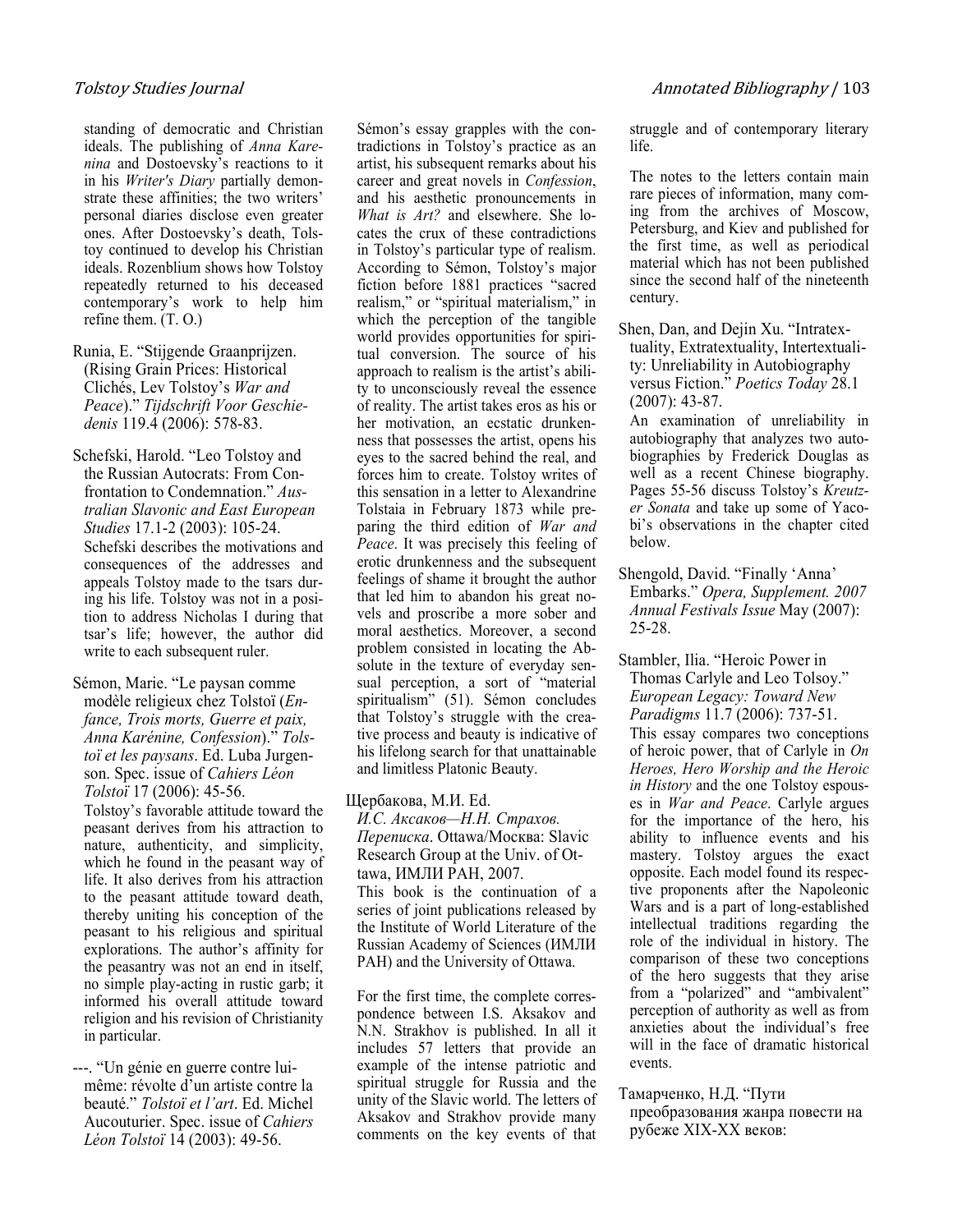«Крейцерова соната» Л. Толстого и «Дуель» Чехова." Известия Академии наук, Серия литературы и языка 65.5 (2006): 3-15.

Kreutzer Sonata and Duel became two of the dominant texts of the Silver Age because of their thematic concern with the issues of marriage, sex, and moral responsibility. Structurally speaking, each story's employment of extreme self-consciousness and the confessional mode served as narrative models for the Silver Age as well. These novels were perceived as deliberate breaks with the traditional, Turgenev-style novel, argues Tamarchenko. (Т. О.)

#### Tapp, Alyson. "Moving Stories:

 $(E)$ motion and Narrative in *Anna* Karenina." Russian Literature 61.3 (2007): 341-61.

Tapp examines the connection between how a narrative conveys the reader forward through a text and how Tolstoy employs railroad travel as a metaphor for desire. She details the novel's metaphors, motifs, and occasional sound repetitions. Moreover, she includes the role of the reader in identifying the "system of linkages" underlying the novel, thus outlining how the text uses narrative to carry the reader through the novel.

Tempest, Richard. "Толстой и Солженицын: Встреча в Ясной Поляне." Между двумя юбилеями, 1998-2003: Писатели, критики, литературоведы о творчестве А.И. Солженицына. Ред. Н.А. Струв и В.А. Москвин. Москва: Русский путь, 2005. 393-408. Tempest traces the many Tolstoyan echoes in the works of Solzhenitsyn,

such as the difference between Spiridon of In the First Circle and Platon Karataev or Shulubin's criticism of Tolstoy's Christian ideals and Podduev's reading of Death of Ivan Ilyich in Cancer Ward. Tempest's analysis emphasizes the appearance of Tolstoy in August 1914 and the influence of War and Peace on that novel. (T. O.) Thibault, Marlène. "Leo Tolstoy's Anna Karenina de Bernard Rose: bande-son, structure narrative et liens intertextuels." Tolstoï et le cinéma. Ed.

Valérie Pozner. Spec. issue of Cahiers Léon Tolstoï 16 (2005): 71-80.

An examination of Rose's 1997 adaptation of Anna Karenina. First Thibault outlines how Rose draws explicit connections between Tolstoy's biography and Levin's life in the novel. These connections expand Levin's role to that of the author, thereby radically altering the relationship between his plot and Anna's. Thibault also pays attention to the employment of the soundtrack in this film: By using famous music by Tchaikovsky and Rachmaninov, the film establishes many important intertextual connections.

Tiupa, V. "The Mythologeme of Siberia—On the Concept of a Siberian Motif in Russian Literature." Trans. Elena McDonnell. Orbis Litterarum 61.6 (2006): 443-60. Tiupa's essay discusses the origin and development of the Siberia theme in Russian literature. Analyzing a wide range of texts, such as those of Avvakum, Ryleev, Pushkin, Nekrasov, Dostoevsky, Tolstoy, Chekhov, Erofeev, and others, she reveals how Russian literature has consistently regarded Siberia as an archetypal place that participates in the myth of a descent into and a return from the land of the dead. With specific regard to Tolstoy, Tiupa discusses Resurrection and demonstrates how succinctly it falls within the overall archetypal paradigm of Siberia. Entering it, Nekhliudov encounters a symbolic world of the dead; by the novel's end, however, he experiences a new beginning, a resurrection.

Todd, William Mills, III. "The Rise of the Russian Novel." The Yovel. Volume 1: History, Geography, and Culture. Ed. Franco Moretti. 2 vols. Princeton: Princeton UP, 2006. 401- 23.

Todd considers the development of the Russian novel from Eugene Onegin to Brothers Karamazov, including some discussion of War and Peace and Anna Karenina.

Толстой, Л.Н. Полное собрание сочинений. Художественные произведения. Том третий. 1856– 1859. Москва: «Наука», 2007.

This third volume of the Complete Works of L.N. Tolstoy (in 100 volumes) includes those works the author published from 1856-59: Two Hussars, The Landowner's Morning, From Caucasian Reminiscences, Reduced to the Ranks, From the Yotes of Prince D. Yekhliudov, Lucerne, Albert, Three Deaths, and Family Happiness.

The section of incomplete works includes A Yovel of a Russian Landowner, A Landowner's Diary, "A Fantastic Story," A Yoble Family, A Practical Person, An Uncle's Blessing, Free Love, "A Passage from the Diary of 1857," A Husband's Yotes, He Can neither Leave, nor Stay, "A Bright Holy Sunday," Summer in the Country, and The Fairytale about How the Other Girl Varenka Quickly Grew Up.

In addition to these fictional texts of Tolstoy's, the book contains commentary on the writer's works and indexes (an annotated index of names and of titles).

#### Толстовский ежегодник: 2003.

Тула: «Дизайн-Коллегия», 2006. The latest issue of The Tolstoy Annual is completed, with the Director of The Statue Museum of L.N. Tolstoy, V.B. Remizov, as the General Editor. The section "From the Manuscript Collection" contains the latest publications of the museum staff: "A.L. Tolstaia. '…Fall asleep Restless Heart' The Diary of 1914," a publication and commentary by N.A. Kalinina and S.D. Novikova (28–41), "The Letters of Maria L'vovna Tolstaia to her father. 1887-1897," a publication and commentary by A.S. Dobrysh (42– 119), and "The Letters of S.A. Tolstaia-Esenina to N.P. Puzin," a publication and commentary by Z.N. Ivanova and N.P. Puzin (123-44). Previously unpublished memoirs of A.F. Kazakov about L.N. Tolstoy prepared by Z.N. Ivanonva are also included (120, 121).

The collection additionally presents materials from the academic conference commemorating the  $175<sup>th</sup>$  anniversary of Tolstoy's birth (145–278). The subject matter of the participants' articles reflects the entire spectrum of current Tolstoy research: "Stefaniia Liaudyn-Khshanovskaia and Lev Tols-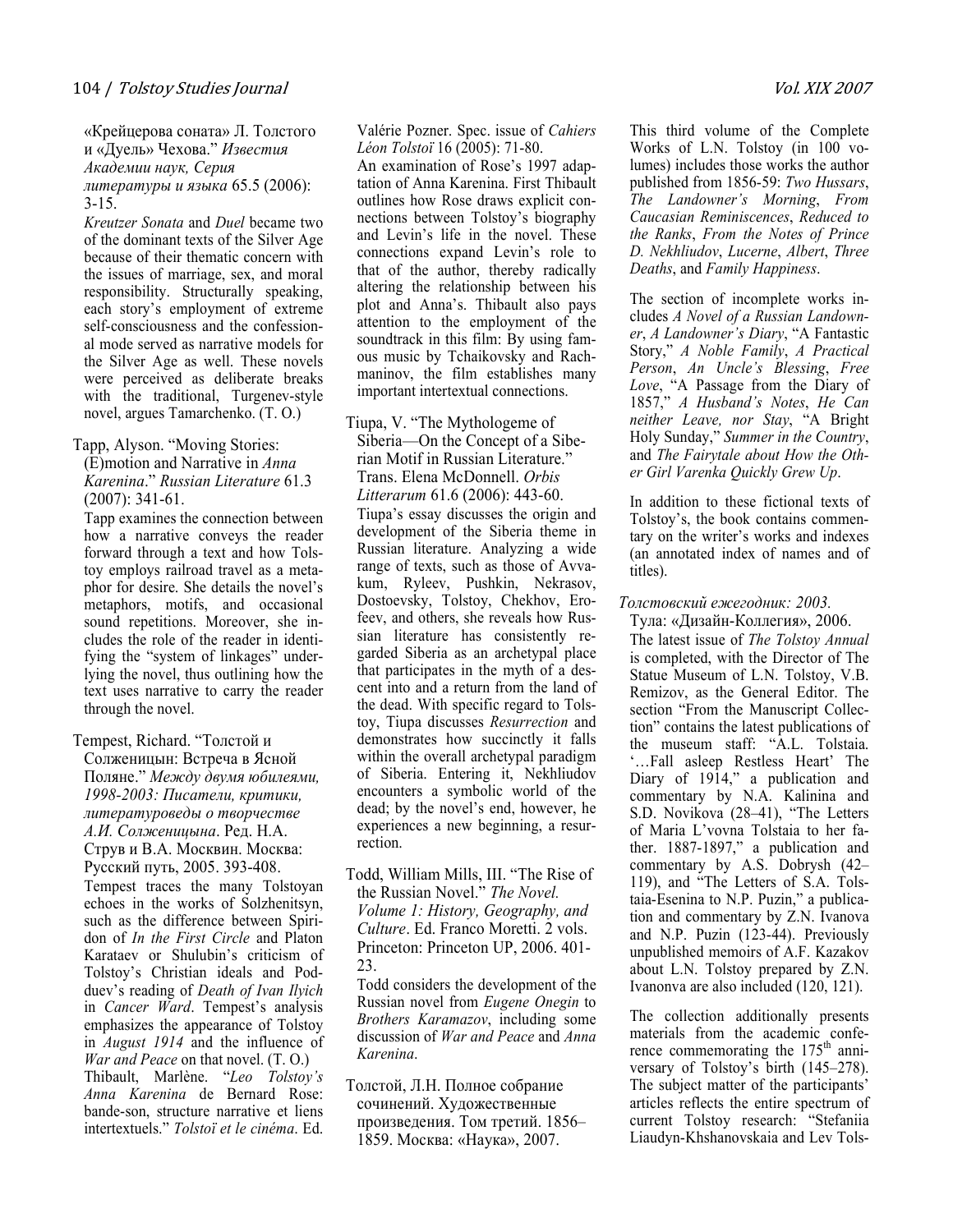toy" (Bazyli Bialokozovich), "L.N. Tolstoy's Folk Tales of the 1880s" (Takasi Fudzinuma), "On the Principle of the Inviolability of the Value of Life: An Experiment in Comparing L.N. Tolstoy's Teaching of Love and D. Ikeda's Idea of Charity" (Mutsuru Eguti), "On the Issue of Translating the Works of Tolstoy in Iran and his Influence on Contemporary Persian Writers" (Dzh. Karimi-Motakhar), "Muscovite and Petersburg Light in L. Tolstoy's Evaluation" (Marzie Iakh'iapur), "L.N. Tolstoy in the Artistic Perception of Boris Pasternak" (Maria Kshondzer), "The Function of Memory in the Aesthetics of Bunin and Tolstoy" (O.V. Slivitskaia), "How Nikolai Rostov Got 'Revenge' for Nikolen'ka Irteniev: From Observations on an Artistic Detail in the Works of L.N. Tolstoy" (N.I. Burnasheva), "L.N. Tolstoy's Special Point of View on A.I. Hertzen's Relationship to Revolution and the Christian Faith" (V.Z. Gornaia), "'Genius…Gives Rules to Art.' The Artistic Activity of Tolstoy as a Stimulus for the Development of Theoretical Poetics" (L.V. Chernets), "The Archetype of the Carnival as Plot Developing Factor in Tolstoy's Story After the Ball" (E.F. Shafranskaia), "The Russian Landlord in the Portrayal of Karamzin, Gogol, Tolstoy" (L.A.<br>Sapchenko), "Arnet Garbourg's Sapchenko), "Arnet Garbourg's Postscript to The Kreutzer Sonata" (T.V. Nikitina), "Lev Tolstoy and Germany: Ekzistentsia" (N.A. Nikitina), "The Family Life of L.N. Tolstoy in the Context of his Humanitarian Philosophy" (Е.P. Gritsenko), and "Some Elaborations on the Commentary to the Theme 'Tolstoy as a Reader of Leskov'" (T.N. Arkhangel'ckaia).

A separate section of The Tolstoy Annual is devoted to issues of Tolstoy's world outlook and art (279-350). This section includes Daisaku Ikedy's "Retracing the Steps of the Path of Life: A Conversation about Tolstoy," I.B. Mardov's "A Short Sketch of Tolstoy's Views on His Own Immortality," V.I. Porudominsky's "The Rules of the Lost Game: Cards in the Story The Death of Ivan Ilyich," and Yu.V. Prokopchuk's "The Essence of Tolstoy's Impersonalism."

The section "Around Tolstoy" sheds light on the archival materials of Gavriil Andreevich Rusanov, a landowner from Voronezh, and Aleksandr Nikiforovich Dunaev, a wealthy Muscovite merchant. Both men turned to the teachings of Tolstoy in their search for truth (T.N. Rusanova, A.V. Rusanov). Included are reminiscences about Tolstoy and letters to the author from a figure involved in peasant education in Nizhegorodskoi Krai and from Aleksandra Alekseevna Shteven, author of the book From the Yotes of a Rural Teacher (St. Petersburg 1895) (M.M. Levitskaia). There is also an unpublished letter to Tolstoy from Julia Montelsa (publication, foreword, and commentary by A.N. Polosina and Daniel Riutili) and a portion of the correspondence of Tolstoy's former secretary, Nikolai Nikolaevich Gusev, with the journalist Leonid Naumovich Bol'shakov (1960-66) (352-449).

The section "The Thread That Connects All Time" commemorates two distinguished people who devoted their lives to the study of Tolstoy, L.M. Liubimova (1930-2003) and L.D. Gromova-Opul'skaia (1925–2003)  $(452-64)$ .

Lidia Mikhailovna Liubimova's life was inseparably connected to the State Museum of L.N. Tolstoy, which she directed for twenty years. "Leaving for retirement in 2001, Lilia Mikhailovna left behind all the meetings, telephone conversations, her participation in the museum's affairs—everything imparted the joy of having been associated with this remarkable person" (452). B.M. Shumova, the oldest worker at the State Museum of L.N. Tolstoy recalls, "It was a different situation in the world. Life is difficult, but in our hearts our memories return us to the times of L.M. Liubimova. It happened such a short time ago, but, as Zinaida Gippius wrote, 'then we were living on a different planet'" (457).

The biographical sketch of the Editorin-Chief of the Academic Edition of the Complete Works of L.N. Tolstoy in One Hundred Volumes and the most authoritative biographer of Tolstoy, Lidia Dmitrievna Gromova-Opul'skaia, is written by the Director of the A.M. Gorky Institute of World Literature at the Russian Academy of Sciences, Professor M.I. Shcherbakova: "There are only two entries in L.D. Gromova-Opul'skaia's work record: The State Publishing House of Fiction, where she worked as a Senior Editor from 1949-53, and the Institute of World Literature, where she stayed for more than half a century" (459). "It's hard to name a field of research about Russian Literature where the talent of L.D. Gromova-Opul'skaia would not have proven itself. She was at the top of her field as an organizer of Russia's academic life. To a great extent she determined the appearance of contemporary Russian Language and Literature studies and she fondly took part in the fates of several generations of academia. The scholar A.M. Panchenko defined the phenomenon of L.D. Gromova-Opul'skaia with greater precision when he said: 'God gave you three main virtues: faith, as a source of goodness, love, as a creative principle of life, and hope, as a person's guiding star'" (464).

A bibliographical section completes The Tolstoy Annual in which a review of all the literature about Tolstoy and his influence from the last decade is included, compiled by B.M. Shumova  $(466 - 76)$ .

"Tolstoy's War and Peace to Begin Lithuanian Shoot." Globe & Mail [Toronto] 15 July 2006: R2.

A brief report of a Lithuanian four-part television production of War and Peace. Filming began on 7 August 2006 and was organized by the Italian studio Lux Vide. Shooting was planned to last 11 weeks, with most of the filming to take place in Lithuania, but with some also in St. Petersburg. Germany's Alexander Beyer, Italy's Alessio Boni, France's Clemence Poesy, and Canada's Benjamin Sadler play some of the main roles.

Tretiakov, Sergei Mikhailovich. "The New Leo Tolstoy." Trans. Kristin Romberg. October [Cambridge, Mass.] 118 (2006): 45-50. A translation of Tretiakov's article

«Новый Лев Толстой», first published in Новый леф 1 (1927): 34-38. Tretia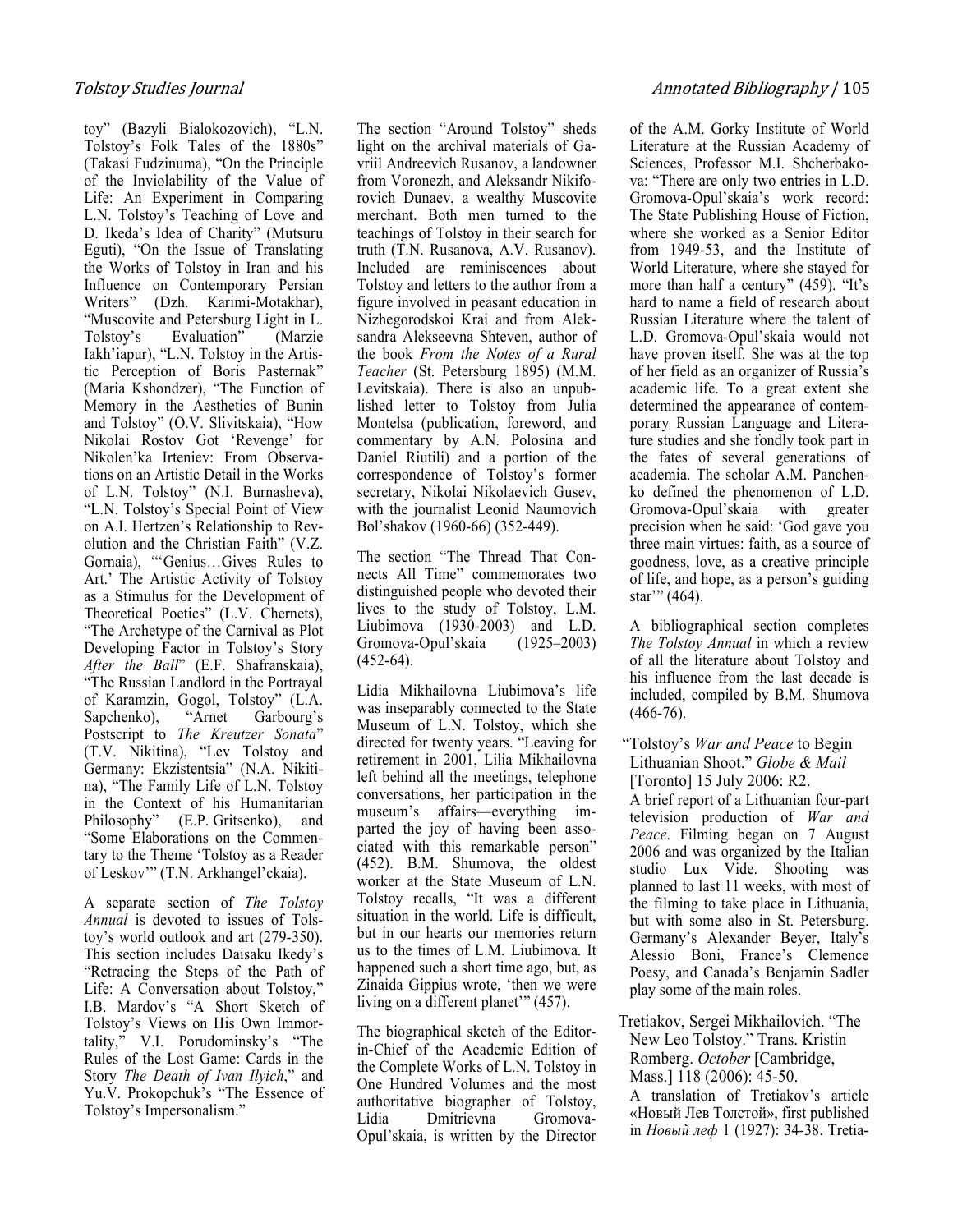kov bemoans the hope for a "red" Lev Nikolaevich and anticipates Tynianov's observations on overemphasizing the author's individuality for its ability to shape and limit interpretation.

Troubetzkoy, Laure. "Le proche et le lointain: optique et paysage dans Guerre et paix." À propos de Guerre et paix. Ed. Luba Jurgenson. Spec. issue of Cahiers Léon Tolstoï 15 (2004): 19-28.

In this examination of the use of vision in War and Peace, Laure Troubetzkoy reveals how Tolstoy juxtaposes the long-distance vision of the landscape with the proximate vision of detail in order to unite his characters with the Absolute. That is, the Absolute is irrelevant if it only stands in the distance or high above in the sky; rather, it exists in the exchange between external, "distant" phenomena and our subjective perception. Troubetzkoy's characterization of the Tolstoyan landscape shows how far the novelist departs from his teacher, Rousseau. In La Youvelle Héloïse the acknowledgement of the Absolute in nature leads to the temporary annihilation of consciousness. For Tolstoy, it leads to its temporary augmentation by uniting the two.

Troubetzkoy, Wladimir. "Tolstoï et Shakespeare. L'Exorciste." Tolstoï et l'art. Ed. Michel Aucouturier. Spec. issue of Cahiers Léon Tolstoï 14 (2003): 28-36.

A perusal of Pushkin's remarks about Shakespeare reads like a prediction of Tolstoy's talents: The poet says of Shakespeare that his characters are living beings, possessing a whole series of passions and vices, unlike those of Molière, who are representative of one passion or one vice. Despite this seeming affinity, Tolstoy is well known for his disdainful position on Shakespeare's art. Troubetzkoy demonstrates that Tolstoy held this attitude throughout his life, and his 1904 essay on Shakespeare is only the formal expression of his long-held convictions. Troubetzkoy does not accept Tolstoy's denigration of the playwright's drama and attributes this attitude to a general disparagement of the Bard in Russia in the mid- to late nineteenth century. Without an overt expression of religious, moral, ethical, or social ideals, Shakespeare had few admirers amongst the practitioners of Belinsky's Natural School of realism.

Tsimbaeva, E. "Historical Context in a Literary Work." Trans. Liv Bliss. Russian Studies in Literature 43.1  $(2006)$ : 3-5.

Tsimbaeva explores some of the historical errors, anachronisms, and paradoxes in the portrayal of life from 1805-20 in War and Peace. For example, she argues that Anna Pavlovna Scherer could not have possibly hosted the type of party that opens the novel. Being a Maid of Honor would have required her to live in the palace, and royal duties would have entirely absorbed her time. Tsimbaeva draws up a long list of these sorts of errors in the novel. Her goal in cataloguing them is to attempt to discover how they assist in the creation and operation of the novel's fictional world.

- Улитина, О.В. "Н.В. Давыдов. Воспоминания и письма." Друзья и гости Ясной Поляны. Материалы научной конференции, посвященной 160-летию С.А. Толстой. Тула: «Ясная Поляна», 2006. 181-96.
- Verney, Victor. "Tolstoy's Introduction to War." Military History [Herndon] 23.10 (2007): 54-57. A brief overview of Tolstoy's military experience with an emphasis on his exposure to the Caucasus and his attitude towards the Chechens. Verney includes some remarks about Tolstoy's writing on the region and its people.
- Viellard, Stéphane. "Les proverbes chez Tolstoï: du modèle linguistique au modèle moral." Tolstoï et les paysans. Ed. Luba Jurgenson. Spec. issue of Cahiers Léon Tolstoï 17 (2006): 77-92.

Tolstoy's quest for a form of expression that was perfectly pedagogical and moral led him to peasant proverbs and sayings, a mode of expression the author returned to again and again throughout his life. Viellard includes a section on Tolstoy's later activity

when he wrote the Azbuka and the Almanac. During this time, the author favored those proverbs that conveyed a moral lesson and included these in his work for pedagogical reasons. In another section of this article, Viellard discusses the importance of Platon Karataev's use of proverbs and sayings: They unite the character with a collective thought process rather than one that is self-sufficient or egotistical, like the thought of aphorisms. Karataev's expressions are anonymous and derive from the patrimony of the peasantry. Proverbs thus transcend the individual and connect him/her to a universal conscience, an indestructible knowledge.

Wright, Terence R. "The Word in the Novel: Bakhtin on Tolstoy and the Bible." Biblical Religion and the Yovel, 1700-2000. Eds. Mark Knight and Thomas Woodman. Burlington, VT: Ashgate, 2006. 25-38. Wright attempts to establish Bakhtin's relationship to Orthodoxy and to the Bible, reiterating how Barthes, Kristeva, and other structuralists tend to overemphasize his ties to formalism. He zeroes in on Bakhtin's criticism of the Gospel verses cited at the end of Resurrection. Bakhtin complains in his "Discourse in the Novel" that these quotations are dead, falling out of "the artistic context," and are monologic. Wright provides some evidence to suggest that the reception of Bakhtin's remark has been marred by misunderstandings of the true nature of his religiosity as well as of the role Stalinism played in influencing Bakhtin's published expressions on the Bible. Wright also illustrates Bakhtin's altered perception of Tolstoy in later texts, such as his "Notes Made in 1970-71" from Speech Genres and Other Late Essays. There he draws a connection between Dostoevsky and Tolstoy, rather than a distinction. Both authors sought a "word that is not my own, a word that is more than myself" (35). For Dostoevsky this led to the creation of the polyphonic novel; for Tolstoy it led to folk parables and Biblical quotations.

Yacobi, Tamar. "Authorial Rhetoric, Narratorial (Un)Reliability, Divergent Readings: Tolstoy's 'Kreutzer